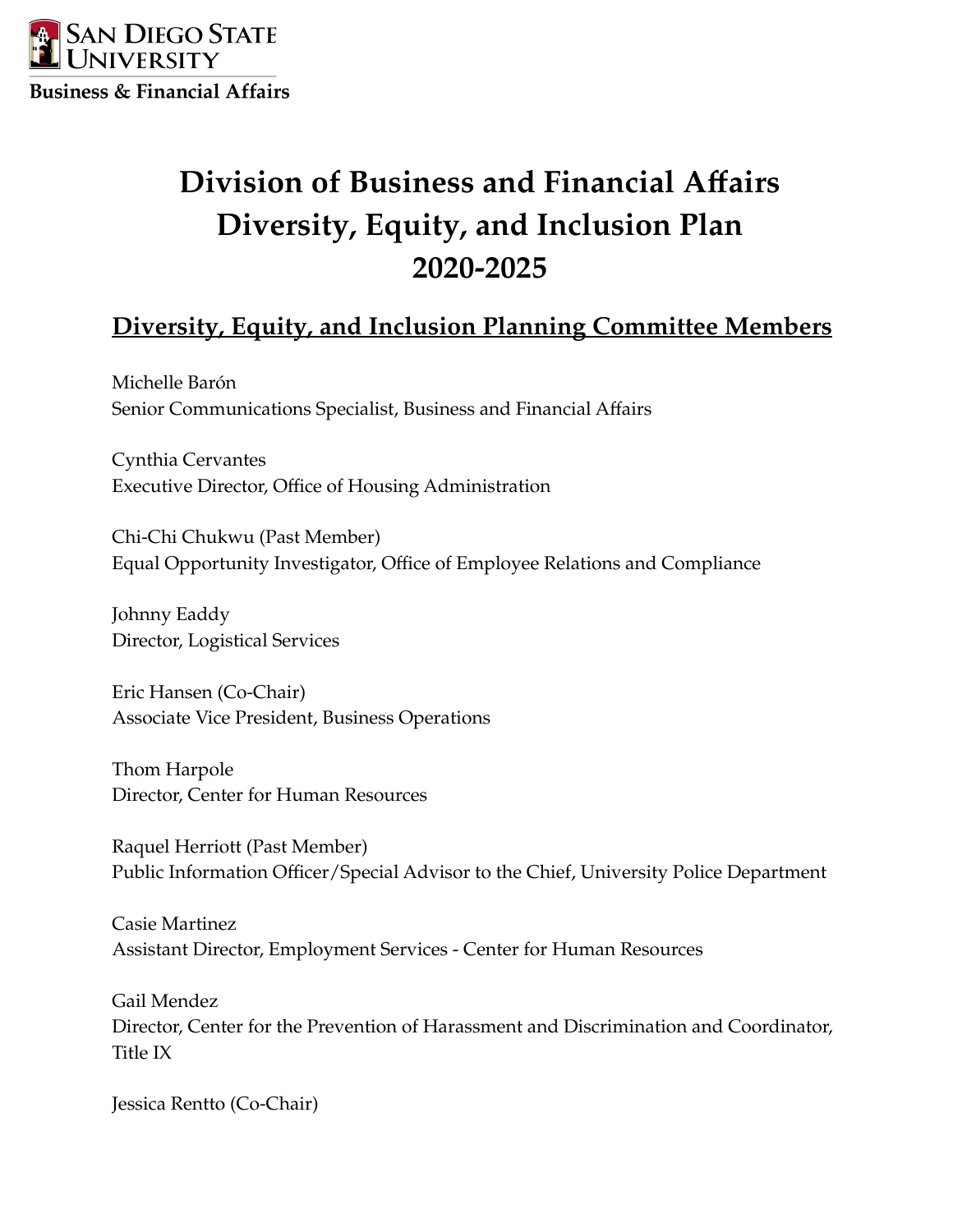### Associate Vice President, Administration

T'Ante Sims Manager, Student Account Services

Angela Riggs (Past Member) Human Resources Manager, Classification and Compensation

# **Diversity, Equity, and Inclusion Mission Statement**

The Division of Business and Financial Affairs (BFA) celebrates diverse backgrounds and perspectives. We understand representation is essential to our success, which is why we strive to recruit and retain highly-skilled, compassionate leaders. By prioritizing listening and learning, engaging in critical conversations, and thoughtfully considering the needs of our different populations, we are creating a culture of belonging. As a division, we aim to offer opportunities for advancement and foster an inclusive environment so all are valued and empowered to thrive.

# **Introduction**

The BFA Diversity, Equity, and Inclusion (DEI) Plan is a representation of our division's intention to continue building an environment premised on equity and equality in alignment with the university's strategic plan and priorities. This plan is the collaborative product of our planning and development process, which required the necessary input of our colleagues. Accordingly, our plan thoughtfully and unequivocally considers the diverse backgrounds and perspectives within BFA and communicates our intention of supporting our collective values of diversity, equality, and inclusivity.

With this plan, we are establishing our diversity, equity, and inclusion mission statement; outlining our comprehensive Diversity, Equity, and Inclusion planning process; sharing our goals and initiatives; and clarifying what is required for our strategic objectives to be successfully implemented throughout the division.

This plan will act as the framework for measuring our overall progress in meeting our target goals and implementing initiatives. BFA will reference this plan as a guide as we work toward our commitment to embracing diversity and inclusion within our division.

# **Environmental Assessment of BFA Divisional Staff**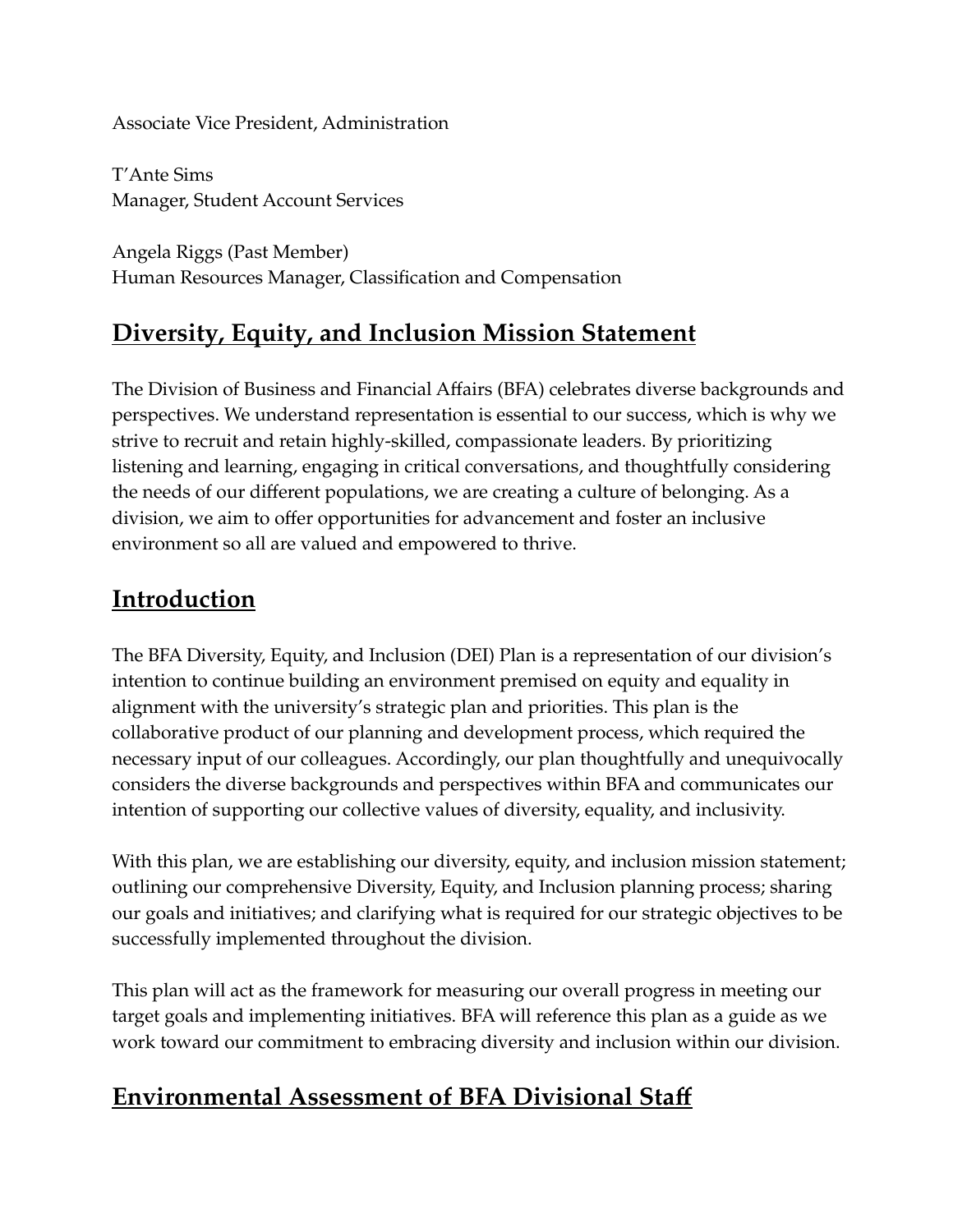As part of the DEI planning process, the BFA Diversity, Equity, and Inclusion Planning Committee reviewed general divisional staff demographic data provided by the Center for Human Resources.

The data showed the Division of Business and Financial Affairs was on par with the Division of Student Affairs and Campus Diversity for having the highest percentage (40%) of staff who identify as an underrepresented minority (URM) on campus. When compared to San Diego State University's (SDSU) student population, our division also has a higher URM percentage than the campus population (34% during the same period of time). Additional analysis is needed, but the majority of our URM staff are in the represented and lower-paid positions within the division. With this in mind, we will strive to increase our URM representation in leadership roles.

For gender representation, BFA had 44% female and 56% male, which is the fourth lowest percentage of women out of the five divisions assessed. Our female gender representation is also lower than the SDSU student population of 55% during the same period of time. Additional analysis is needed, but we believe there are a number of departments within the division that have historically male-dominated professions (e.g., facilities trades work positions). While this is also true in the national context, we recognize there is more we can do to increase gender representation.

Please see the attached summary to review our general divisional staff demographic data.

# **Climate Assessment for BFA Divisional Staff**

In fall 2019, BFA staff were asked to complete a DEI Survey to assist our division's Diversity, Equity, and Inclusion Planning Committee in better understanding the perceptions and experiences of divisional staff as it relates to DEI issues. The survey was provided in both electronic and hard copy form to encourage broad participation. A total of 212 BFA staff members completed the survey, and the results were then aggregated and provided to our DEI Planning Committee by the Division of Diversity and Innovation. With a "n" of 212, approximately 40% of BFA staff participated in the survey.

We were pleasantly surprised to see the relatively high satisfaction scores from BFA respondents in areas where less than 85% of respondents indicated they were satisfied with the respective questions. The overall three most satisfied groups were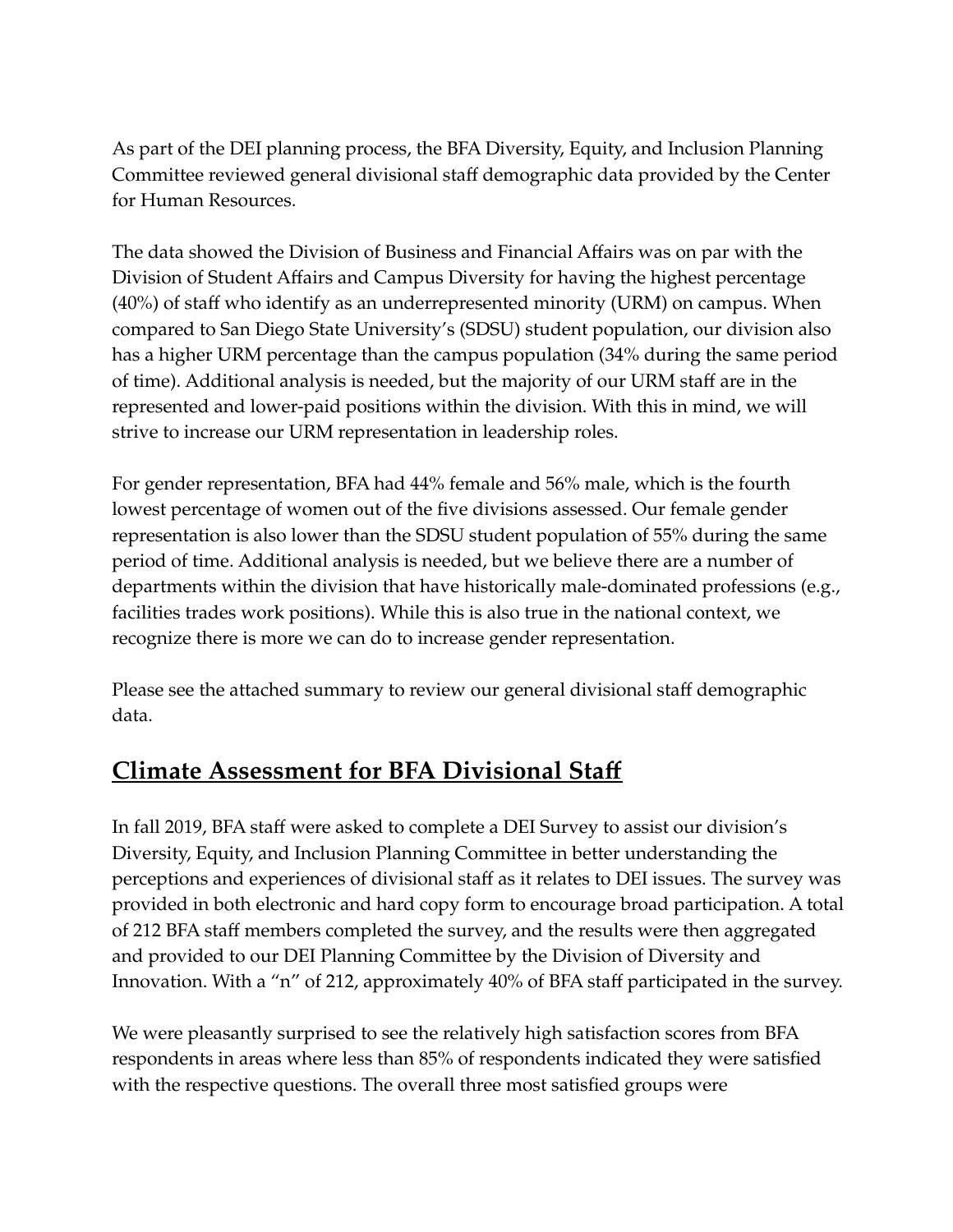administrators, staff who at the time had been at SDSU for less than a year, and staff who at the time had been at SDSU for 20 plus years with averages of 91.7%, 91.7%, and 91.1% satisfied respectively. The overall three least satisfied groups were staff with disabilities, staff who identify as being a sexual orientation minority, and staff who at the time had been at SDSU for 11 to 20 years with averages of 80.5%, 84.6%, and 84.9% satisfied respectively. In all cases, we are interested in learning more about why some groups are more satisfied than others.

Of all the areas assessed, the question regarding BFA being a welcoming environment for employees of diverse backgrounds received the highest overall satisfaction score with over 94% somewhat agreeing, agreeing, or strongly agreeing. In contrast, the question regarding whether one's expertise was valued received the lowest overall satisfaction score with 84% indicating they somewhat agreed, agreed, or strongly agreed.

Once some of the initiatives from our Diversity, Equity, and Inclusion Plan are implemented, we intend to conduct another climate survey to see if and where we have improved.

Please see the attached summary.

# **Divisional Outreach Efforts**

In order to best engage BFA staff, our division's DEI Planning Committee implemented a participatory process through various outreach efforts. This interactive approach allowed our staff members to collectively identify strategic objectives, provide feedback regarding drafted goals and initiatives, and then prioritize the strategic objectives. During this process, it was imperative to include input and perspectives from BFA personnel while listening and learning from diverse experiences, engaging in difficult conversations, and thoughtfully considering the different needs of populations within our division.

# **● BFA DEI Webinar - Tuesday, Sept. 15, 2020**

The virtual webinar was the first in a series of outreach efforts addressing diversity, equity, and inclusion in order to collaboratively develop a divisional Diversity and Inclusion Plan. The webinar provided an introduction and overview of the diversity and inclusion planning process, as well as a summary of the data received from the Campus Climate Survey. Shortly after the event, the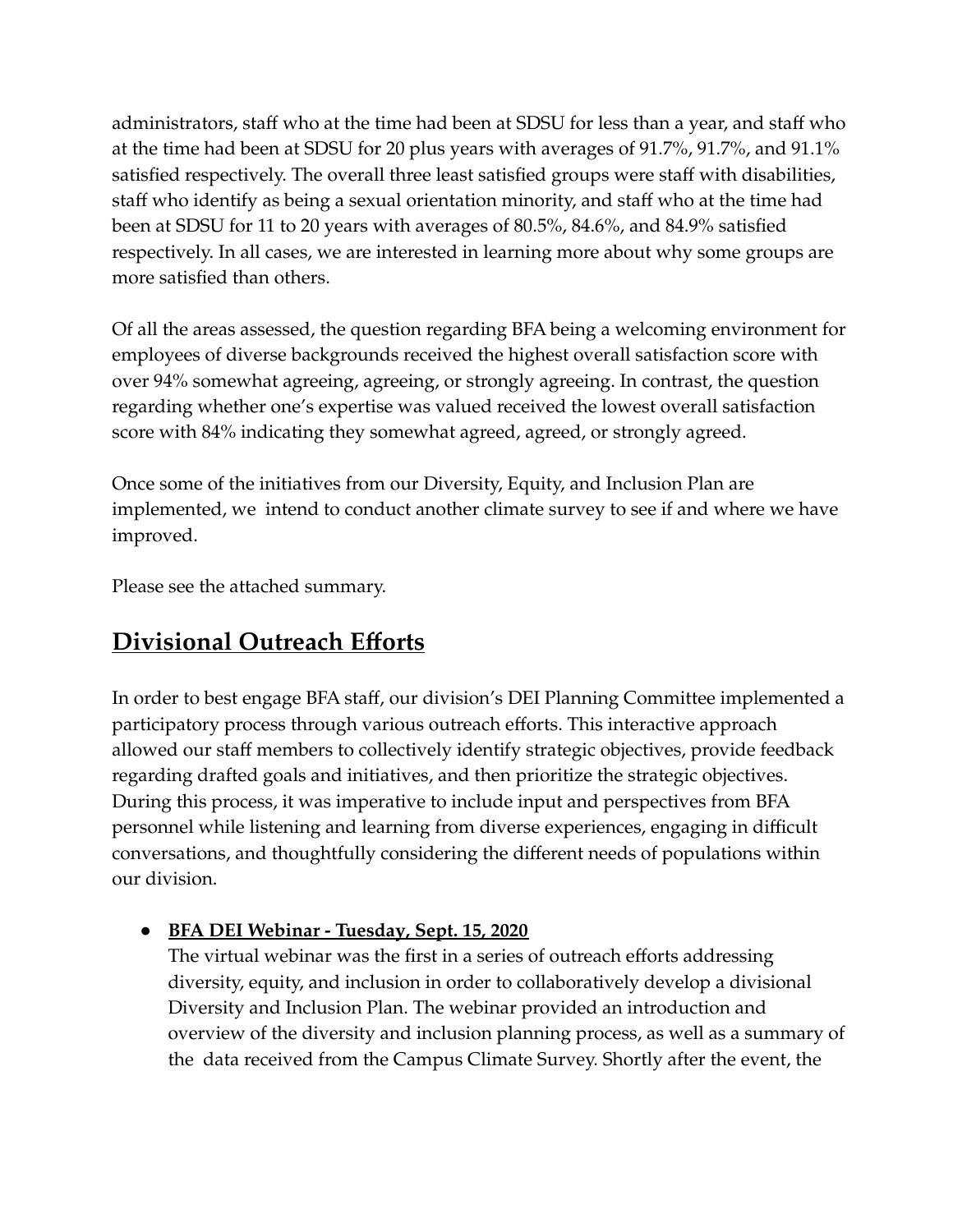webinar recording , the PowerPoint presentation, and the survey data were all made available online via SharePoint.

### **● BFA DEI Forum #1 - Tuesday, Sept. 29, 2020**

The virtual forum allowed BFA staff members to engage in open and honest conversations regarding diversity, equity, and inclusion. Participants reviewed the BFA DEI Planning Committee's objectives and timeline before dividing into smaller breakout rooms. To encourage candid contributions, the breakout sessions were facilitated by colleagues from other divisions while our committee members took notes. In the breakout rooms, participants discussed and responded to questions about the climate survey data; personal experiences surrounding diversity, equity, and inclusion; recommendations for hiring diverse staff; and other significant topics to help our committee identify a shared vision of the environment we aspire to create within our division. . Shortly after the event, the PowerPoint presentation was made available online via SharePoint.

## **● BFA Survey #1 - Monday, Oct. 5, 2020**

To solicit additional input from BFA personnel, the BFA Diversity, Equity, and Inclusion Planning Committee invited staff to take a short survey, which contained five questions and solicited input regarding our drafted mission statement. Paper surveys were also made available for staff who could not easily access email. Our committee referred to these responses and suggestions while drafting our divisional plan..

# **● BFA DEI Forum #2 - Tuesday, Oct. 27, 2020**

The second virtual forum allowed participants to review the drafted BFA strategic objectives and initiatives as a group before attending smaller breakout rooms to provide feedback. BFA Diversity, Equity, and Inclusion Committee members guided conversations that explored if the ideas presented in the plan resonated with staff members; discussed personal experiences related to our initiatives; discovered the reasons staff members have or have not participated in previous programs related to diversity, equity, and inclusion; and collectively determined if our plan is missing any critical priorities. Shortly after the event, the PowerPoint presentation was made available online via SharePoint.

# **● BFA Survey #2 - Thursday, Nov. 5, 2020**

The BFA DEI Planning Committee sent out a final survey asking staff to rank the revised drafted strategic objectives and initiatives based on individual priorities. Paper surveys were also made available for staff who could not easily access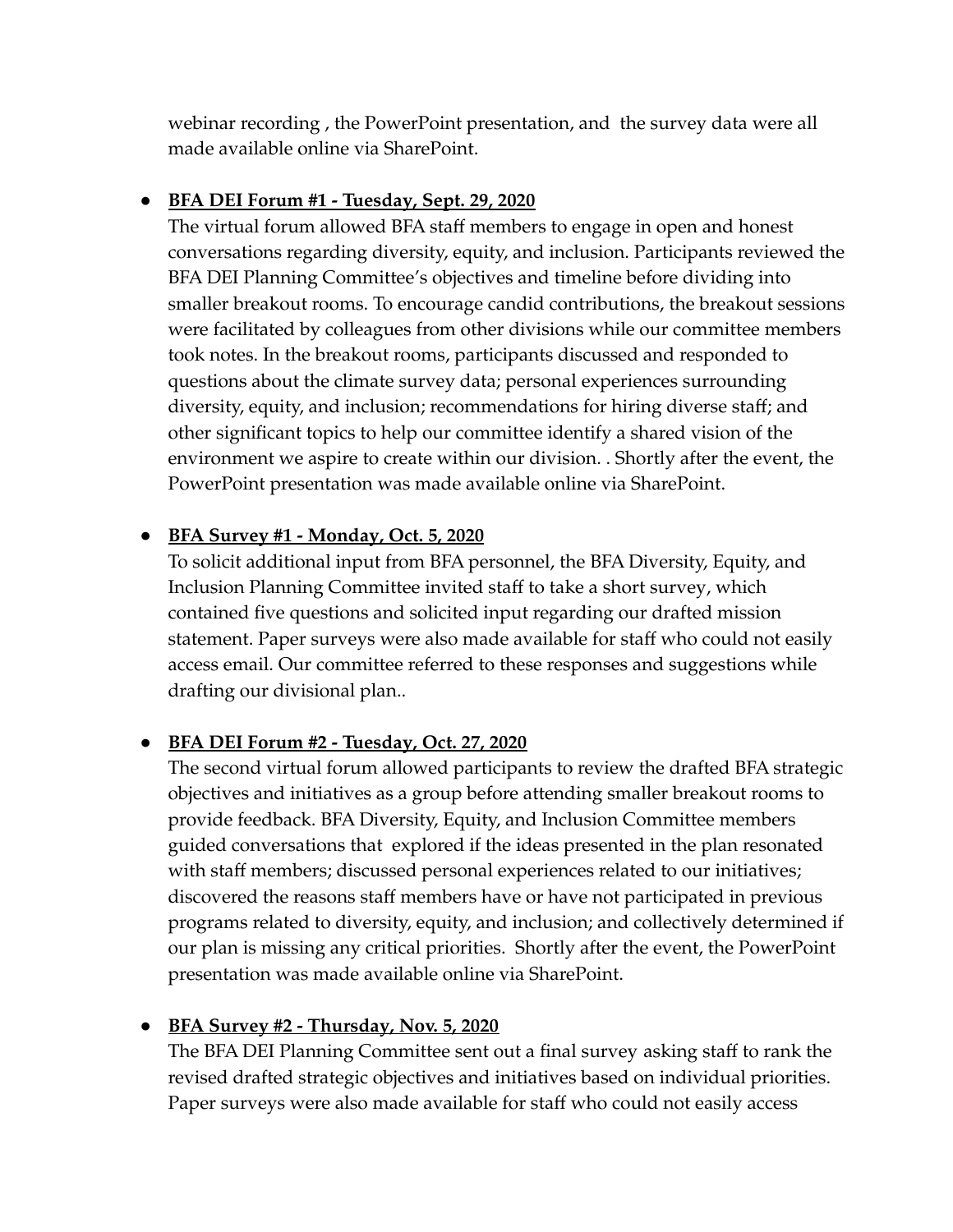email. Our committee used the data from this survey to prepare the final version of our divisional plan.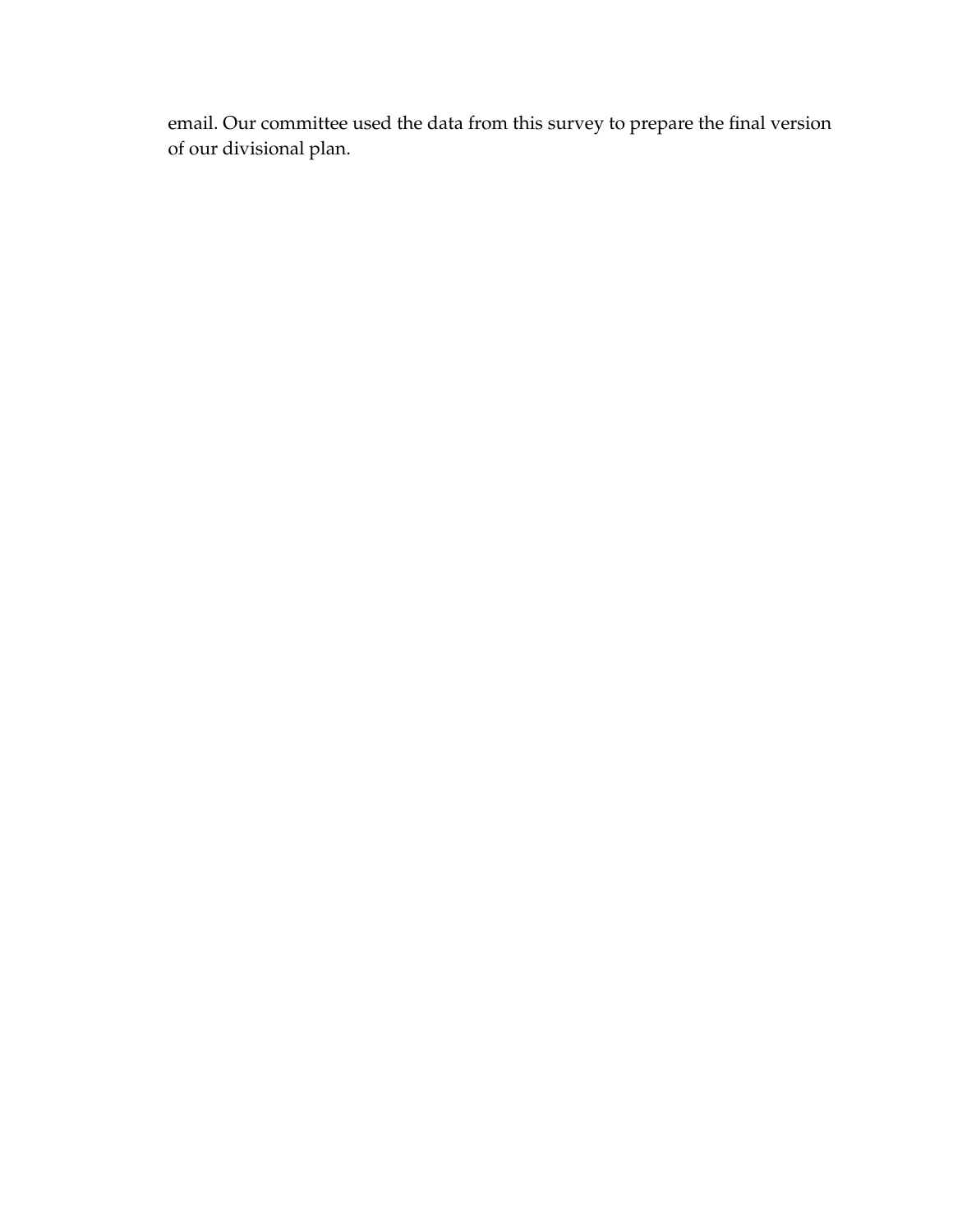# **Divisional DEI Objectives and Initiatives 1**

| <b>Strategic Objective</b>                                                                                                                 | Detailed Plan<br>and Initiatives                   | Assessment/<br>Measure of<br><b>Success</b>                                                                                                                                                                         | Timeline <sup>2</sup>                          | Responsible<br><b>Parties</b>                                                                                                                                                                                          | Needed<br><b>Resources</b>                                                                                                                                                                                                                                                                                                                                                                      |
|--------------------------------------------------------------------------------------------------------------------------------------------|----------------------------------------------------|---------------------------------------------------------------------------------------------------------------------------------------------------------------------------------------------------------------------|------------------------------------------------|------------------------------------------------------------------------------------------------------------------------------------------------------------------------------------------------------------------------|-------------------------------------------------------------------------------------------------------------------------------------------------------------------------------------------------------------------------------------------------------------------------------------------------------------------------------------------------------------------------------------------------|
| Foster an<br>environment of<br>inclusion for all BFA<br>divisional staff where<br>different experiences<br>and perspectives are<br>valued. | Enhanced DEI<br>trainings for<br>divisional staff. | 90% of staff<br>and<br>administrators<br>complete<br>unconscious<br>bias training.<br>75% of<br>divisional staff<br>and<br>administrators<br>participate in<br>at least one<br>DEI training<br>program<br>annually. | Jan. 2022:<br>Phase 1<br>Jan. 2023:<br>Phase 2 | Department<br>managers,<br>Center for<br>Human<br>Resources<br>$(CHR)$ ,<br>Office of<br>Employee<br>Relations<br>and<br>Compliance<br>(OERC), and<br>support from<br>Campus<br>Diversity/<br>Professors of<br>Equity. | Financial:<br>Likely<br>limited but<br>will include<br>minimal<br>costs to<br>support<br>event (e.g.,<br>refreshments<br>and room<br>rental).<br>Personnel:<br>20 hours for<br>in-person<br>training to<br>provide<br>logistical<br>support,<br>registration,<br>marketing,<br>and<br>assessment.<br>40 hours to<br>track<br>participation<br>across the<br>division<br>throughout<br>the year. |
|                                                                                                                                            | Divisional<br>relationship                         | 75% of<br>divisional staff                                                                                                                                                                                          | <b>July 2021:</b><br>Phase 1                   | <b>BFA DEI</b><br>Planning                                                                                                                                                                                             | Financial:<br>Approximate                                                                                                                                                                                                                                                                                                                                                                       |

 $^1$ In light of the coronavirus (COVID-19) global pandemic and the potentially catastrophic social and economic impacts on the state of California and the California State University (CSU) system, the BFA DEI Planning Committee recognizes there are many unknowns as it relates to this planning process. Considering all of the listed initiatives require time and resources from our divisional staff during a hiring chill and many of the initiatives require some level of financial resources, our committee and division are mindful that the timelines for some initiatives will need to be extended, and others may not be feasible during these uncertain times. However, our division is committed to moving initiatives forward as time and resources permit, and these timelines are purposefully aggressive in order to push us as a division to find opportunities where available.

 $2$  Details regarding timeline can be found in the section below.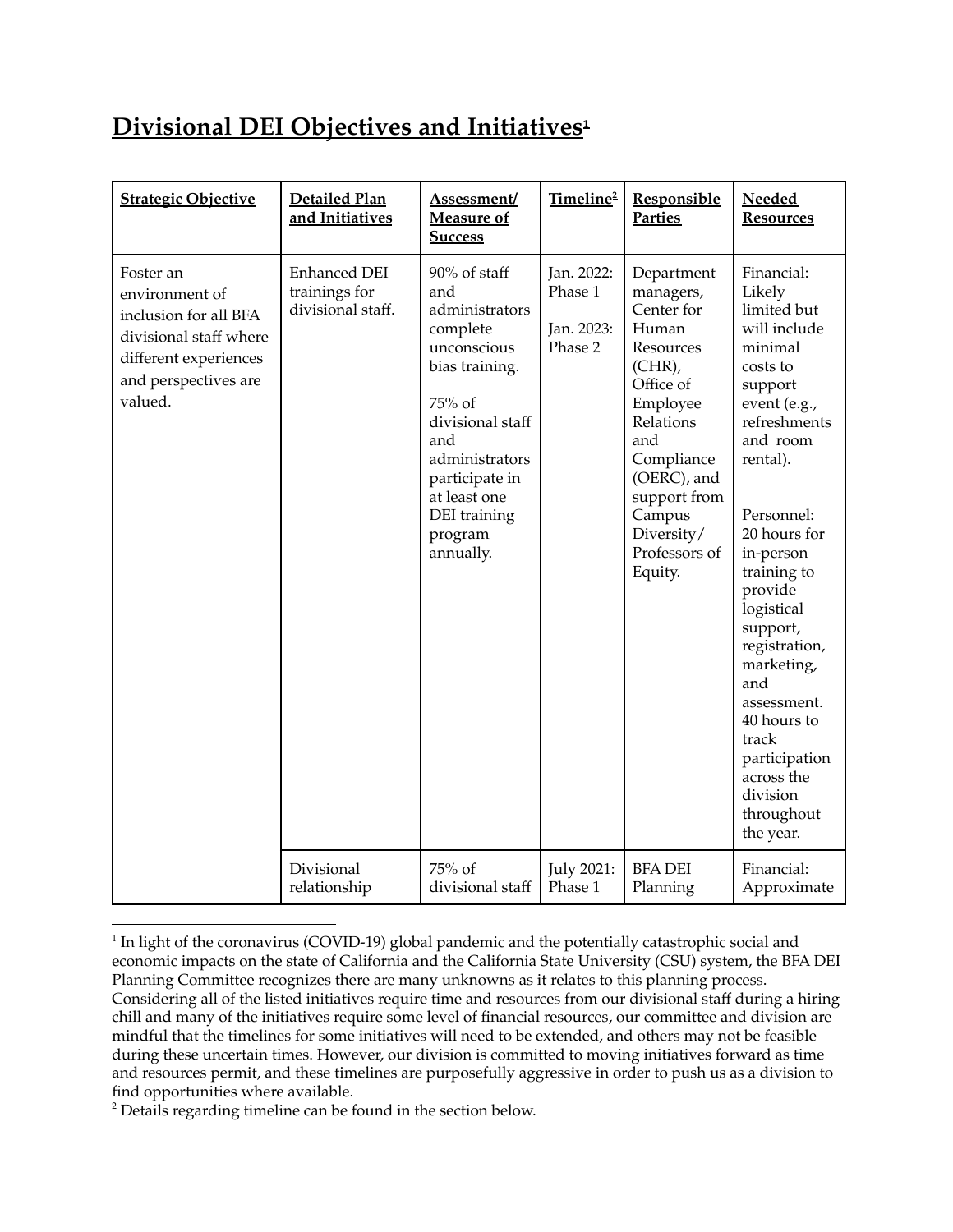|                                                                    | development<br>programs.                                          | and<br>administrators<br>participate in<br>at least one<br>program/activ<br>ity annually<br>Post-program<br>assessments.                                                                       | Jan. 2022:<br>Phase 2                                 | Committee                                                                                                                     | \$7500 annual<br>costs<br>Personnel:<br>Approximate<br>ly 2 hours<br>per<br>participant<br>per activity<br>and<br>approximatel<br>y 20<br>administrativ<br>e hours per<br>event for<br>logistical<br>support,<br>registration,<br>marketing,<br>and<br>assessment.                 |
|--------------------------------------------------------------------|-------------------------------------------------------------------|------------------------------------------------------------------------------------------------------------------------------------------------------------------------------------------------|-------------------------------------------------------|-------------------------------------------------------------------------------------------------------------------------------|------------------------------------------------------------------------------------------------------------------------------------------------------------------------------------------------------------------------------------------------------------------------------------|
|                                                                    | Articulate and<br>promote BFA<br>shared values<br>relating to DEI | Regular<br>education of<br>staff relating<br>to BFA's<br>shared values.<br>Knowledge<br>and<br>understanding<br>of BFA's<br>shared values<br>assessed<br>through<br>regular survey<br>efforts. | July 2021:<br>Phase 1<br><b>July 2022:</b><br>Phase 2 | <b>BFA</b> vice<br>president<br>$(VP)$ ,<br>associate vice<br>presidents<br>$(AVPs)$ ,<br>directors,<br>managers,<br>and CHR. | Financial:<br>None<br>anticipated.<br>Personnel:<br>20 hours<br>collectively<br>for<br>development<br>of shared<br>values<br>statement.<br>Other<br>personnel<br>resources<br>should be<br>integrated<br>into normal<br>managerial<br>assignments<br>and are likely<br>de minimis. |
| Enhance the career<br>pathways of BFA staff<br>to create a diverse | Train managers<br>how to effectively<br>mentor staff.             | Regularly<br>survey<br>divisional staff<br>on                                                                                                                                                  | Jan. 2022:<br>Phase 1<br>Jan. 2023:                   | CHR and<br>OERC;                                                                                                              | Needed<br>resources<br>currently<br>unknown.                                                                                                                                                                                                                                       |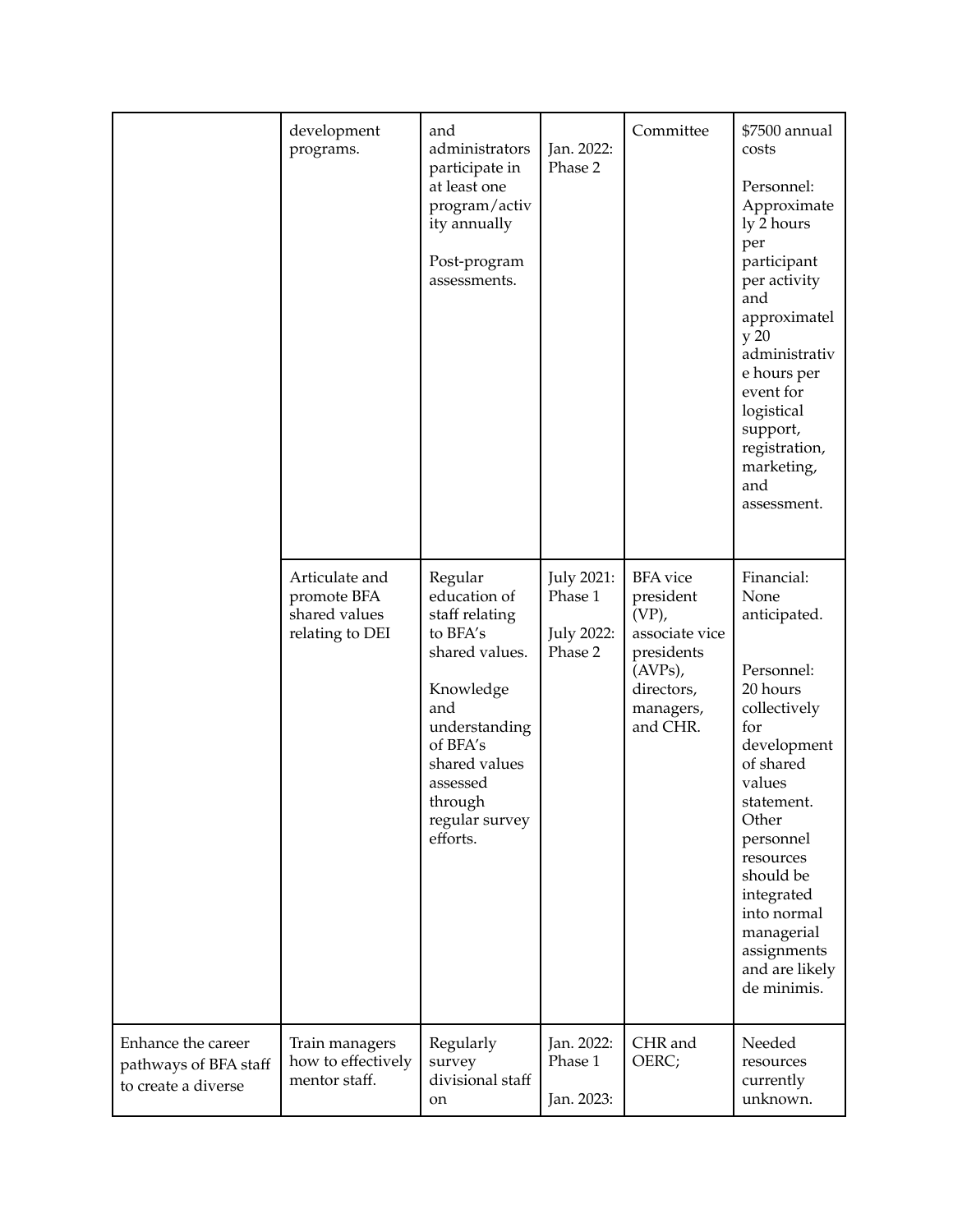| and inclusive<br>division.                                                                                                       |                                                                     | effectiveness<br>of<br>management<br>training<br>program.<br>Administer<br>post-training<br>assessment for<br>participants.                                                  | Phase 2<br>Jan. 2024:<br>Phase 3<br>Jan. 2025:<br>Phase 4 |                                                                                                                |                                                                                                                            |
|----------------------------------------------------------------------------------------------------------------------------------|---------------------------------------------------------------------|------------------------------------------------------------------------------------------------------------------------------------------------------------------------------|-----------------------------------------------------------|----------------------------------------------------------------------------------------------------------------|----------------------------------------------------------------------------------------------------------------------------|
|                                                                                                                                  | Programs to<br>support career<br>development and<br>career pathing. | Creation of<br>comprehensiv<br>e program<br>offering a<br>minimum of<br>two programs<br>per year with<br>10% divisional<br>staff/administ<br>rator<br>participation<br>rate. | Jan. 2022:<br>Phase 1<br>Jan. 2023:<br>Phase 2            | CHR and<br>OERC;                                                                                               | Needed<br>resources<br>currently<br>unknown.                                                                               |
|                                                                                                                                  | Develop<br>cross-divisional<br>relationships.                       | Host at least<br>two<br>cross-division<br>al networking<br>events per<br>year.                                                                                               | Jan. 2022                                                 | <b>BFA DEI</b><br>Planning<br>Committee                                                                        | Financial:<br>Minimal<br>costs to<br>support<br>networking<br>events.<br>Personnel:<br>10 committee<br>hours per<br>event. |
| Recruit divisional<br>staff and<br>administrators<br>reflective of the<br>diverse students and<br>communities served<br>by SDSU. | Improved<br>recruitment<br>practices.                               | Increase in<br>diversity of<br>applicant<br>pools and<br>resulting<br>increases in<br>diversity of<br>successful<br>candidates.                                              | Jan. 2021:<br>Phase 1<br>July.<br>2021:<br>Phase 2        | Committee<br>on BFA<br>Hiring<br>Practices<br>(overseen by<br>CHR and<br>division<br>AVPs). Vice<br>Presidents | Financial:<br>None<br>anticipated.<br>Personnel:<br>20 hours per<br>committee<br>member.                                   |
|                                                                                                                                  | Improved search<br>committee                                        | Creation of<br>search                                                                                                                                                        | Jan. 2021:<br>Phase 1                                     | Committee<br>on BFA                                                                                            | Financial:<br>None                                                                                                         |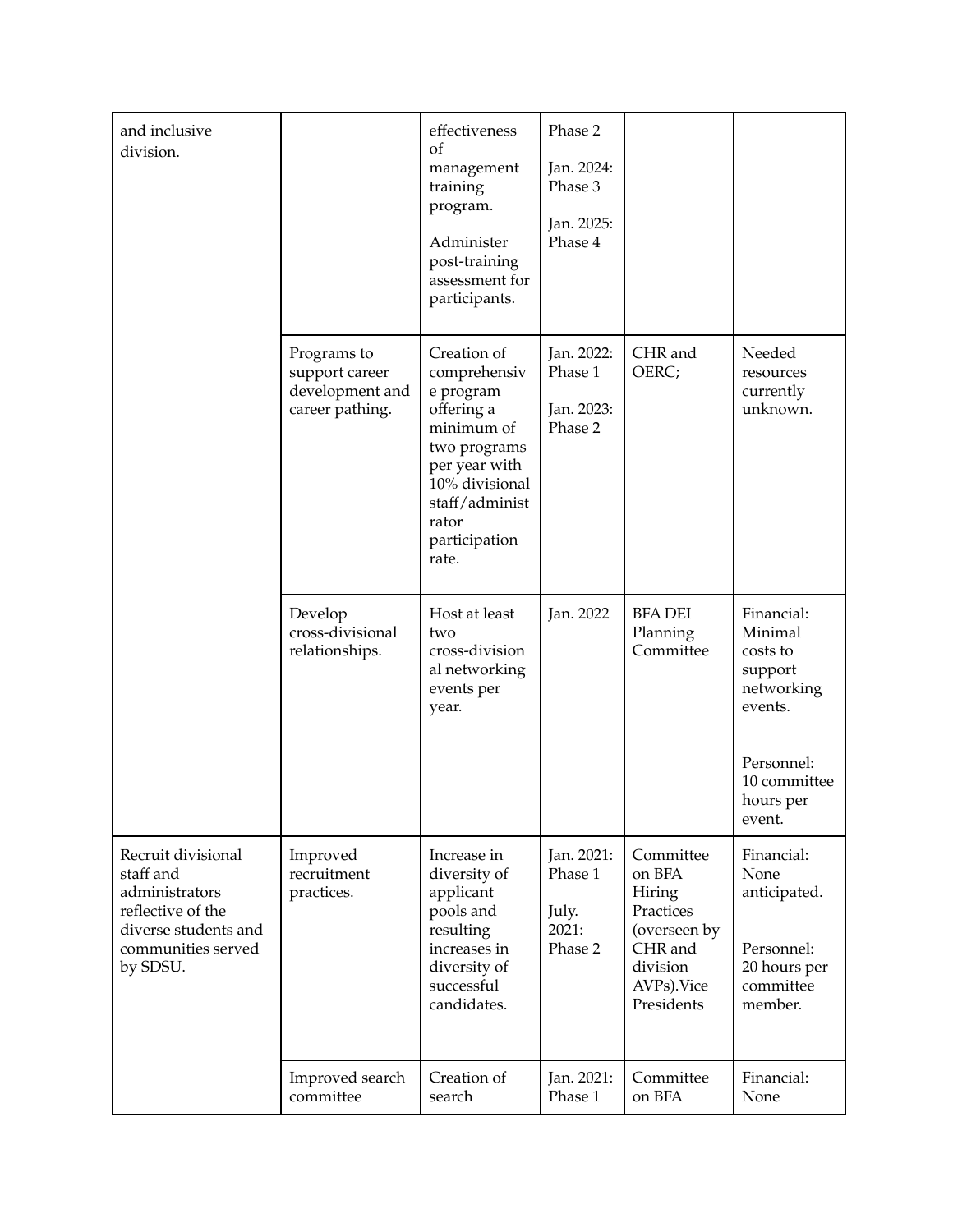|                                                                                                                                        | training and<br>procedures.                                                                                 | committee<br>handbook and<br>training with<br>all members<br>completing<br>review and<br>training prior<br>to start of<br>search process.                                            | July.<br>2021:<br>Phase 2                                               | Hiring<br>Practices<br>(overseen by<br>CHR and<br>divisional<br>AVPs).                                     | anticipated.<br>Personnel:<br>20 hours per<br>committee<br>member.                                                                                                                                            |
|----------------------------------------------------------------------------------------------------------------------------------------|-------------------------------------------------------------------------------------------------------------|--------------------------------------------------------------------------------------------------------------------------------------------------------------------------------------|-------------------------------------------------------------------------|------------------------------------------------------------------------------------------------------------|---------------------------------------------------------------------------------------------------------------------------------------------------------------------------------------------------------------|
|                                                                                                                                        | Pathways for<br>student<br>employees and<br>student interns.                                                | Creation of<br>student<br>internship<br>program and<br>increase in<br>number of<br>student<br>assistants<br>applying for<br>and hired into<br>full-time<br><b>SDSU</b><br>positions. | Jan. 2022:<br>Phase 1<br>Jan. 2023:<br>Phase 2                          | Committee<br>on BFA<br>Hiring<br>Practices<br>(overseen by<br>CHR and<br>divisional<br>AVP <sub>s</sub> ). | Financial:<br>None<br>anticipated.<br>Personnel:<br>30 hours per<br>committee<br>member.                                                                                                                      |
| Cultivate<br>relationships with the<br>local community that<br>advance the<br>well-being of diverse<br>individuals and<br>communities. | Engage and<br>encourage<br>minority- and<br>women-owned<br>businesses to<br>partner with the<br>university. | Host at least<br>one workshop<br>per year and<br>revise<br>evaluation<br>criteria.                                                                                                   | Dec. 2022                                                               | AVP of<br>Financial<br>Operations<br>and<br>Contracts<br>and<br>Procurement<br>Services.                   | Financial:<br>None<br>anticipated.<br>Personnel:<br>40 hours for<br>workshop<br>creation<br>and <sub>20</sub><br>administrativ<br>e hours per<br>workshop.                                                    |
|                                                                                                                                        | Providing<br>divisional and<br>departmental<br>volunteer<br>opportunities.                                  | Department<br>participation<br>rates and<br>survey<br>assessment for<br>participating<br>staff.                                                                                      | Jan. 2022:<br>Phase 1<br>Jan. 2023:<br>Phase 2<br>Jan. 2024:<br>Phase 3 | <b>BFA</b><br>Community<br>Engagement<br>Committee                                                         | Financial:<br>Approximate<br>ly \$1,500 per<br>year.<br>Personnel:<br>Eight<br>administrative<br>hours per<br>event and<br>eight hours<br>per participant<br>for events<br>occurring<br>during work<br>hours. |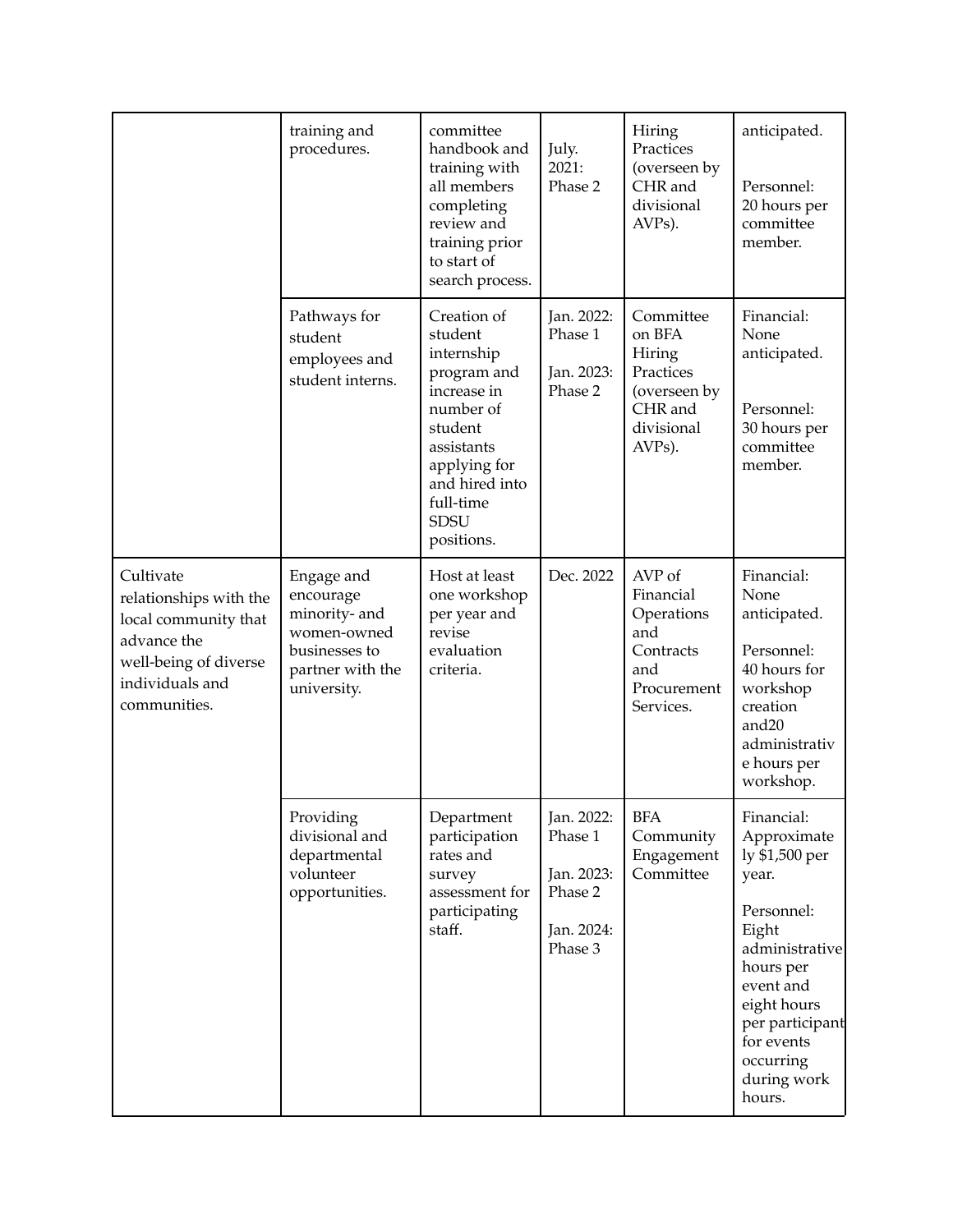| Providing<br>opportunities for<br>divisional staff to<br>participate as a<br>team in<br>community<br>events.                                      | Department<br>participation<br>rates and<br>survey<br>assessment for<br>participating<br>staff.      | Jan. 2022:<br>Phase 1<br>Jan. 2023:<br>Phase 2 | <b>BFA</b><br>Community<br>Engagement<br>Committee                                          | Financial:<br>Approximate<br>ly \$2,500 per<br>year.<br>Personnel: 30<br>administrative<br>hours per<br>event. |
|---------------------------------------------------------------------------------------------------------------------------------------------------|------------------------------------------------------------------------------------------------------|------------------------------------------------|---------------------------------------------------------------------------------------------|----------------------------------------------------------------------------------------------------------------|
| Providing<br>opportunities for<br>divisional staff to<br>share information<br>about<br>their current<br>involvement in<br>the local<br>community. | Publish at<br>least two<br>articles per<br>year<br>highlighting<br>staff<br>community<br>engagement. | July 2021:<br>Phase 1<br>July 2022:<br>Phase 2 | <b>BFA</b><br>communicati<br>ons specialist<br>and<br>Community<br>Engagement<br>Committee. | Financial:<br>None<br>anticipated.<br>Personnel:<br>Five hours<br>per article.                                 |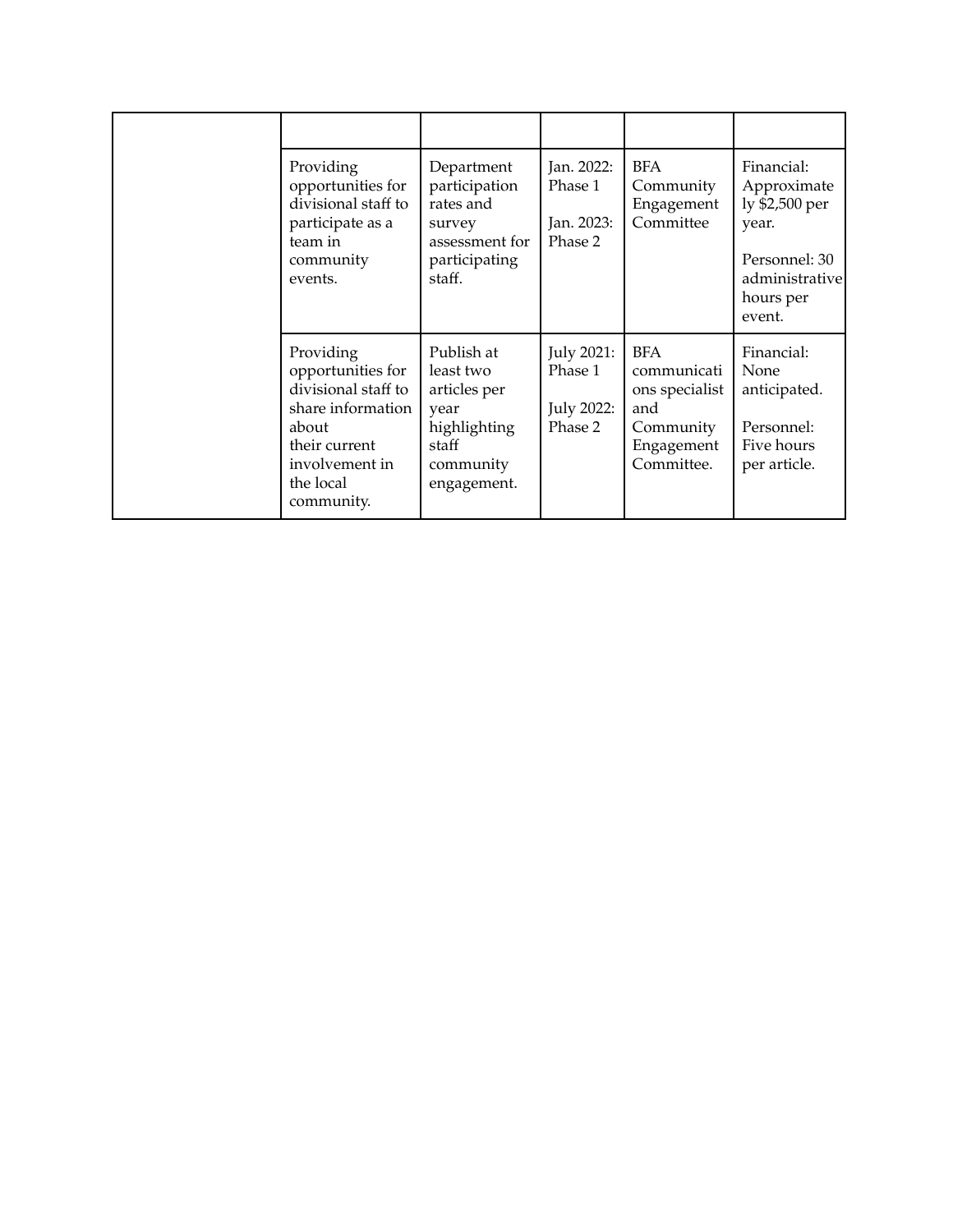# **OBJECTIVE 1**

# Foster an environment of inclusion for all BFA staff where different experiences and perspectives are valued.

**Problem Statement:** In a survey conducted in 2015, staff within BFA scored the university lower than average on questions regarding feeling valued, being treated with respect, and feeling that their efforts and accomplishments are recognized. These sentiments were further reinforced by the results of the Campus Climate Survey conducted by the former Division of Diversity and Innovation (DDI) in late 2019. The negative impacts of a work environment lacking inclusivity include lower morale, higher turnover, less productivity, lack of teamwork and lower levels of innovation.

*Initiative 1: Enhanced training for divisional staff and administrators on diversity, equity, and inclusion issues.*

#### **Assessment/Measures of Success:**

- 90% of staff and administrators complete unconscious bias training.
- 75% of divisional staff and administrators participate in at least one DEI training program annually.

### **Timeline:**

- **January 2022:** 90% of divisional staff and administrators complete unconscious bias training and 50% of divisional staff and administrators complete at least one DEI training annually.
- **January 2023:** 75% of divisional staff and administrators complete at least one DEI training annually.

**Responsible Parties:** Departmental managers, Center for Human Resources (CHR), Office of Employee Relations and Compliance (OERC), and support from Campus Diversity/Professors of Equity.

**Resources needed:** Financial resources required are expected to be limited. Although the majority of training can likely be provided by in-house resources (e.g., Campus Diversity, Professors of Equity, and SumTotal), there may be incidental costs for refreshments and room rental. In addition, the division may want to occasionally bring in an outside presenter for specific training not otherwise available in-house. To leverage limited resources, this could include,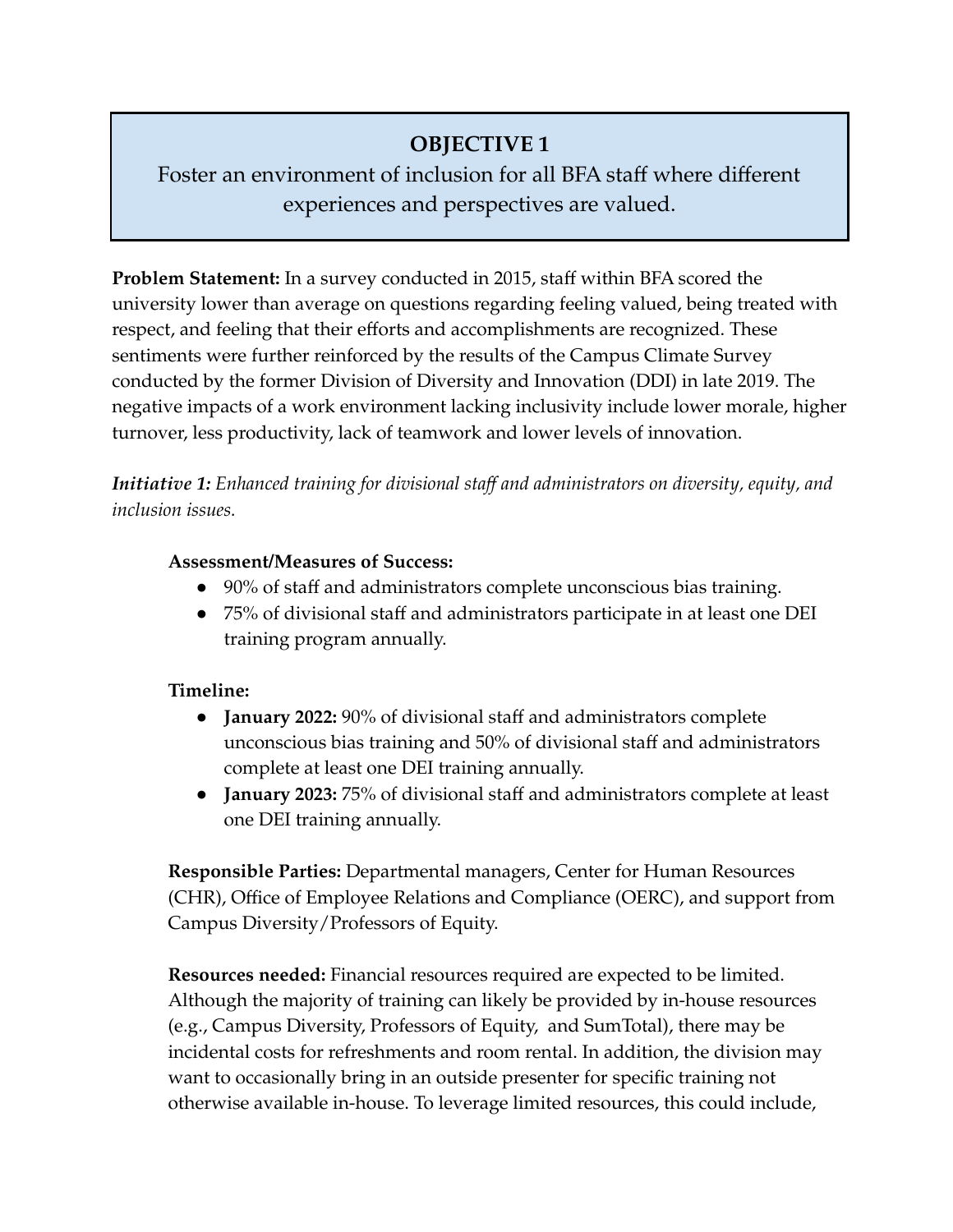but is not be limited to, train-the-trainer events. Personnel resources required include approximately 20 hours for in-person training to provide logistical support, registration, marketing, and assessment. Further, we anticipate approximately 40 hours for CHR to track participation across the division throughout the year.

*Initiative 2: Develop and enhance programs to build cross-departmental relationships with the goal of building trust, respect, and understanding. Programs will include, but are not limited to: conversation circles (e.g., Paul Axtell program), BFA DEI Book Club, promoting and encouraging participation in [Employee](https://sacd.sdsu.edu/ergs) Resource Groups (ERGs), and intentional relationship building activities (e.g., BFA-wide meetings, BFA bowling events, etc.).*

## **Assessment/Measures of Success:**

- 75% of divisional staff and administrators participate in at least one program/activity annually.
- Administer post-program assessments indicating participants valued the activity and feel the activity assists them in building relationships with other divisional staff and administrators

## **Timeline:**

- **July 2021:** Build infrastructure for programming, including training of conversation circle leaders, book club facilitator guide, and creation of committee to oversee programs.
- **● Jan. 2022:** Host a minimum of three conversation circle events annually, book club to meet at least six times annually with an average participation rate of 20 staff and administrators, 25% of BFA staff and administrators participate in ERGs, and host a minimum of two intentional relationship building activities/events annually.

# **Responsible Parties:** BFA DEI Planning Committee

**Resources needed:** Financial resources of approximately \$7,500 annually (not including potential consulting fees) to support training for conversation circles, purchase of books for book club participants, funding for intentional relationship building activities/events.. Personnel resources of approximately two hours per participant per activity and approximately 20 administrative hours per event for logistical support, registration, marketing, and assessment.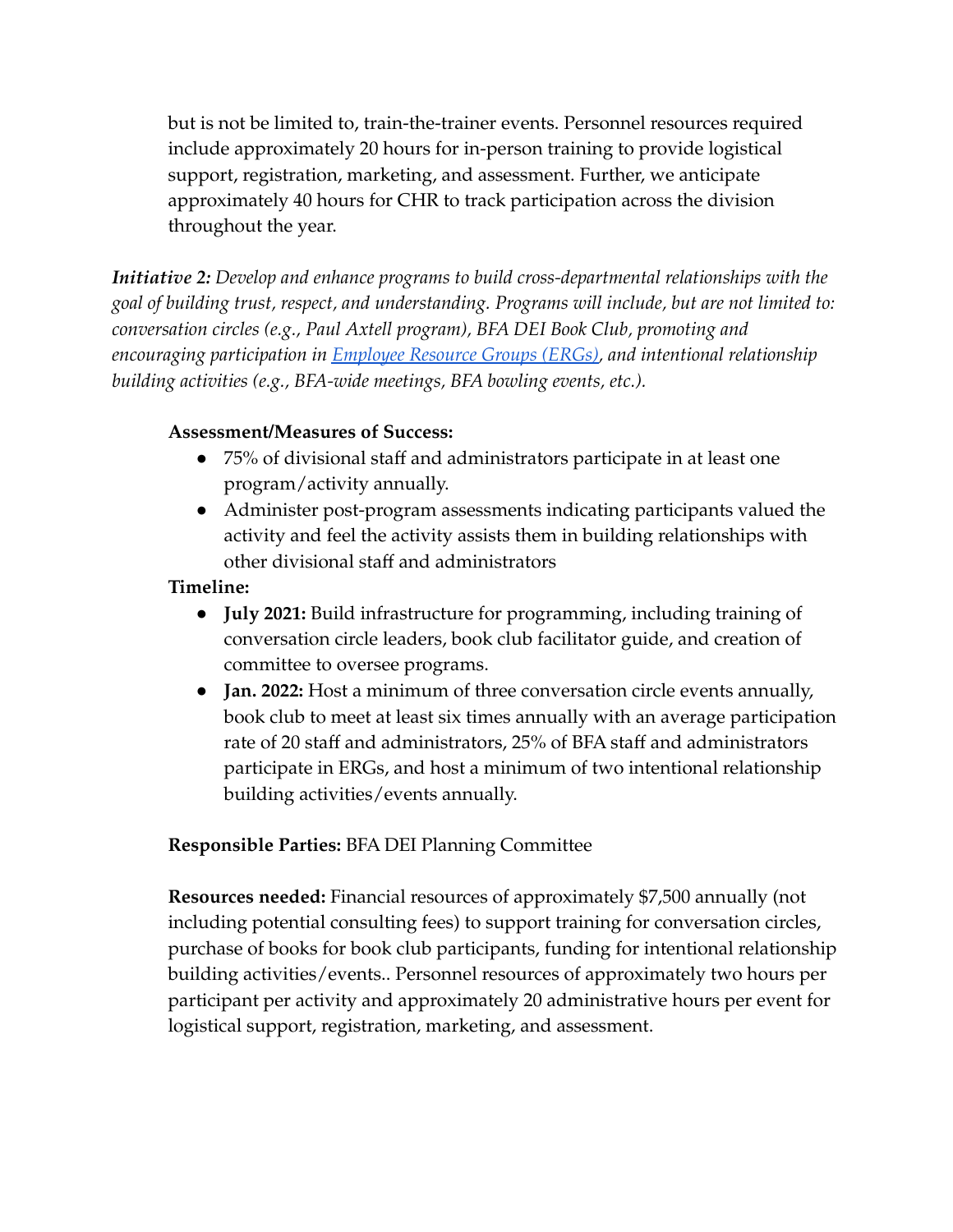## **Assessment/Measures of Success:**

- 100% of managers educate and reinforce BFA's shared values ensuring that departmental staff are aware of the values and work in a manner consistent with such values through annual evaluations,on-boarding, and/or on-going meetings/discussions. Evidence is submitted as part of the annual performance evaluation process.
- Survey BFA staff and administrators on a regular basis regarding their knowledge and understanding of BFA's shared values.

# **Timeline:**

- **● July 2021:** Develop and communicate BFA's shared values statement to divisional staff and administrators.
- **● July 2022:** Begin evaluating managers during annual evaluations of their work, educating and reinforcing the shared values statement with departmental staff, as well as evaluating them on how their actions and conduct align with these values.

**Responsible Parties:** BFA vice president (VP); associate vice presidents (AVPs), directors, managers, and CHR.

**Resources needed:** No financial resources needed. Personnel resources of approximately 20 hours collectively for development of shared values statement. Other personnel resources should be integrated into normal managerial assignments and are likely de minimis.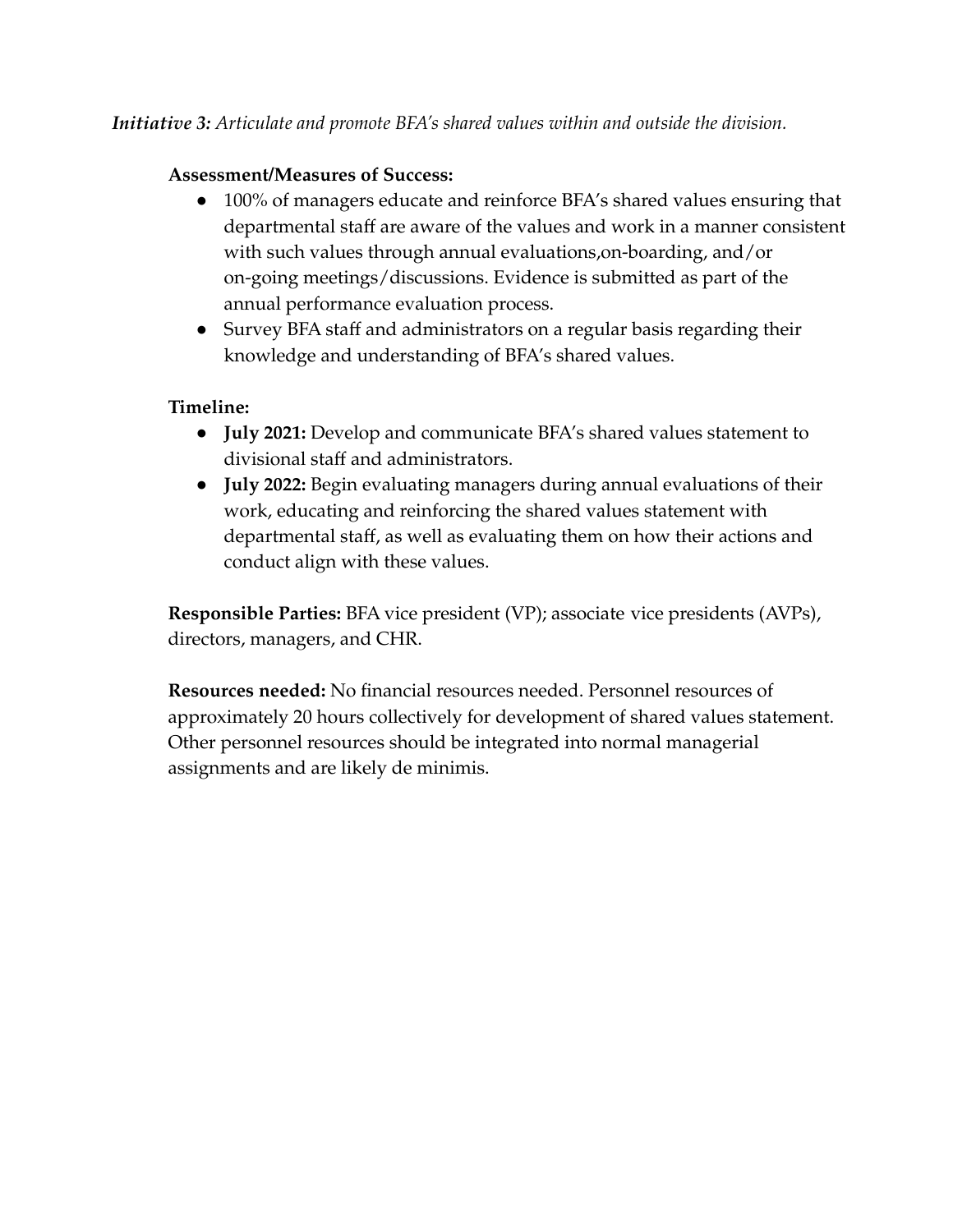# **OBJECTIVE 2**

# Enhance the career pathways of BFA staff to create a diverse and inclusive division.

**Problem Statement:** Through this process, a large number of BFA staff members have commented that there is a lack of promotional opportunity for staff at SDSU and within the division. Many divisional staff members feel they are "stuck" and are not provided with opportunities for advancement. Further, although BFA has a strong representation of staff who identify as URM, this diversity is not evenly distributed between staff positions and management positions.

*Initiative 1: Create and offer a training program to managers to educate, train and support managers on how to effectively mentor staff.*

#### **Assessment/Measures of Success:**

- Regularly survey (on a semi-annual basis) divisional staff on effectiveness of management training program.
- Administer post-training assessment for mentor training participants immediately after training, as well as six months post-training.

### **Timeline:**

- **● Jan. 2022:** Creation of management training program and mentoring program.
- **● Jan. 2023:** 50% of divisional managers complete training program and pilot mentoring program with five mentor/mentee pairings.
- **Jan. 2024:** 75% of divisional managers complete program and increase mentoring program to 10 mentor/mentee pairings.
- **Jan. 2025:** 100% of divisional managers complete program within six months of their hire/promotion into management position. Continued growth of and participation in divisional mentoring program.

### **Responsible Parties:** CHR and OERC.

**Resources needed:** Financial and personnel resources will be needed to create a training program, but the costs are currently unknown. CHR will explore the use of an outside consultant to provide on-going training, as well as the costs for "Train-the-Trainer" in order to provide training in-house.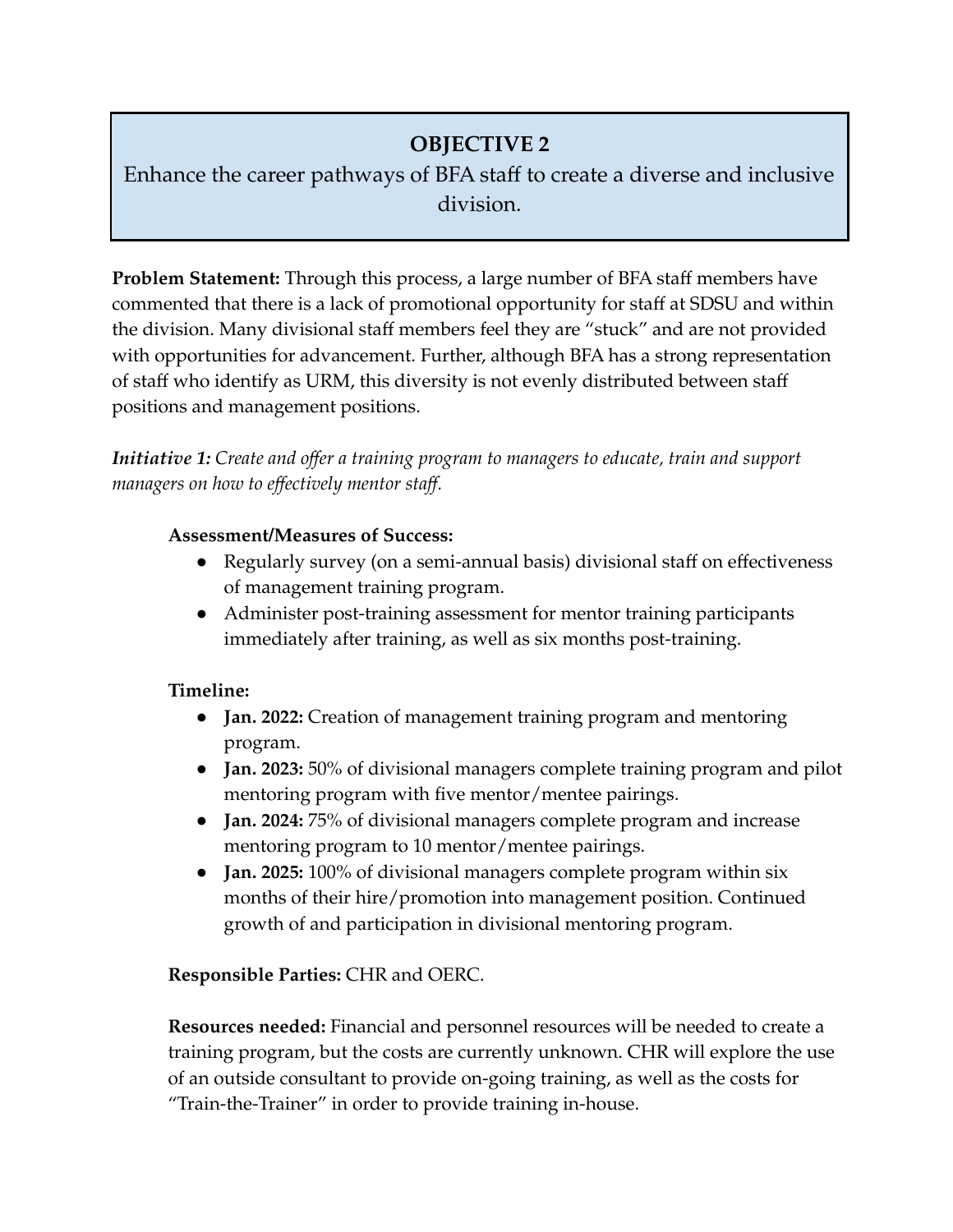*Initiative 2: Develop and provide workshops and programs to support career development and career pathing for divisional staff and administrators. Workshops may include, but are not limited to: how to create a career pathing plan, resume building, fee waiver informational sessions, panel discussion with staff/administrators who obtained degrees while working full-time, etc.*

**Assessment/Measures of Success:** Creation of comprehensive program offering a minimum of two programs per year with 10% divisional staff/administrator participation rate.

### **Timeline:**

- **● Jan. 2022:** Create comprehensive program with programs rolling out in calendar year 2022.
- **● Jan. 2023:** Complete assessment of current program and make recommendations for any changes.

#### **Responsible Parties:** CHR and OERC.

**Resources needed:** Financial and personnel resources will be needed to create a training program but the costs are currently unknown. CHR will explore the use of an outside consultant to provide on-going training as well as the costs for "Train-the-Trainer" in order to provide training in-house.

*Initiative 3: Provide networking opportunities for our divisional staff to build relationships across campus to support career growth across divisions.*

**Assessment/Measures of Success:** Host at least two cross-divisional networking events per year.

#### **Timeline:**

**● Jan. 2022:** Assuming the campus returns to on-campus operations, host cross-divisional networking events beginning no later than Jan. 2022.

**Responsible Parties:** BFA DEI Planning Committee

**Resources needed:** Financial resources will likely be limited to minimal costs associated with refreshments during the event.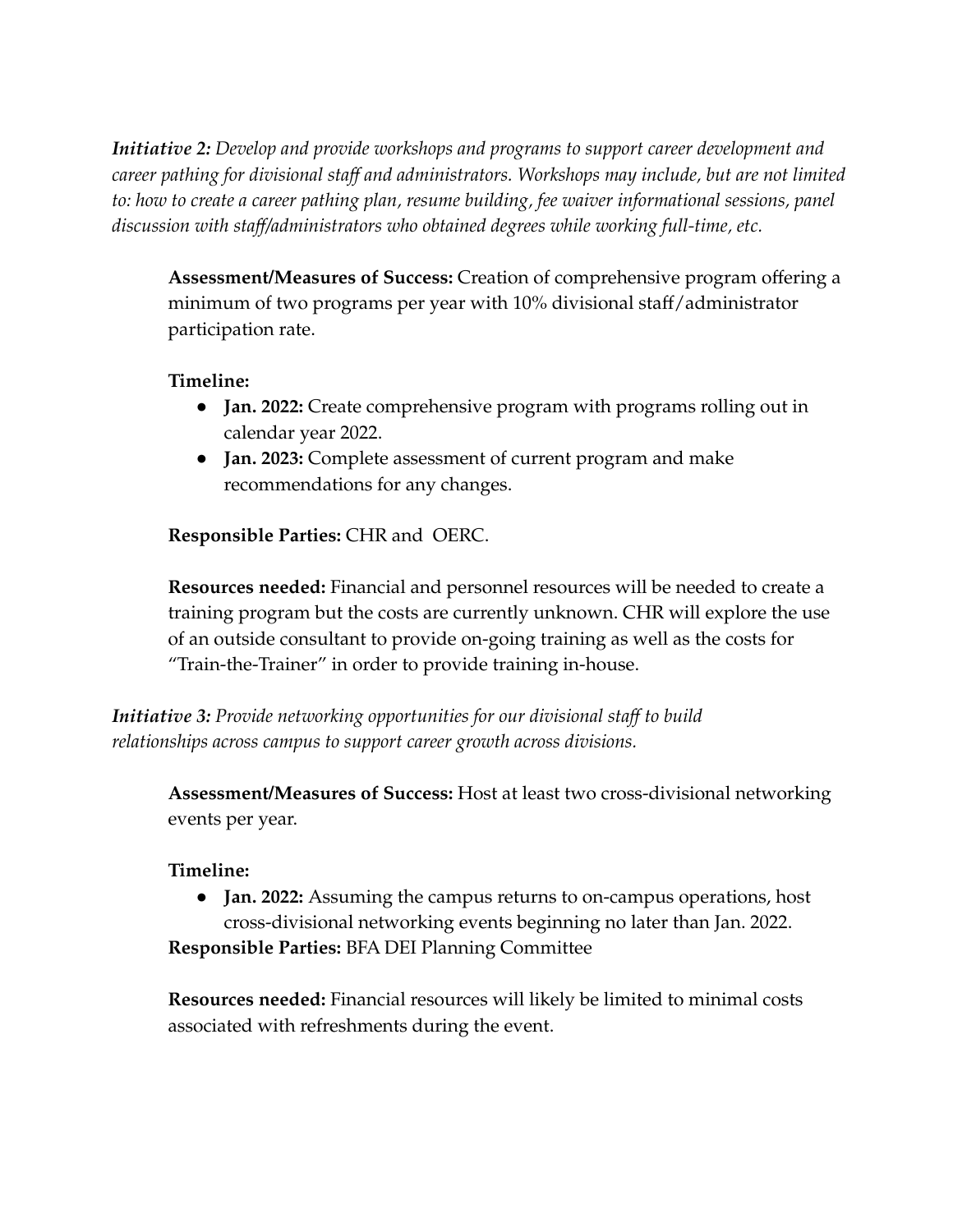# **OBJECTIVE 3**

Recruit divisional staff and administrators who are reflective of the diverse students and communities served by SDSU.

**Problem Statement:** Although 40% of BFA's staff identify as URM and 44% identify as female, the distribution of race, gender, and ethnicity across our departments and positions are uneven, with a higher percentage of employees who identify as URM holding lower-skilled and lower-paid positions within the division. Further, BFA recognizes diversity goes beyond looking at race, gender, and ethnicity data.

*Initiative 1: Rethink divisional standards for position descriptions and advertisements, including the use of intentional language in position ads and position descriptions regarding values specifically related to DEI and drafting job requirements to cast a wider net and broaden the applicant pool.*

### **Assessment/Measures of Success:**

• Increase in diversity of applicant pools and resulting increases in diversity of successful candidates.

# **Timeline:**

- **● Jan. 2021:** Convene Committee on BFA Hiring Practices to review hiring practices and make recommendations.
- **July 2021:** Committee on BFA Hiring Practices to provide recommendations to divisional VP, AVPs, and CHR. Include timeline for implementation of any specific recommendations.

**Responsible Parties:** Committee on BFA Hiring Practices ( overseen by CHR and divisional AVPs)

**Resources needed:** No financial resources anticipated. Personnel resources include approximately 20 hours per committee member over a six month period.

*Initiative 2: Rethink the role of the search committee by providing clearly defined roles and processes for divisional search committees, including: responsibilities of committee members*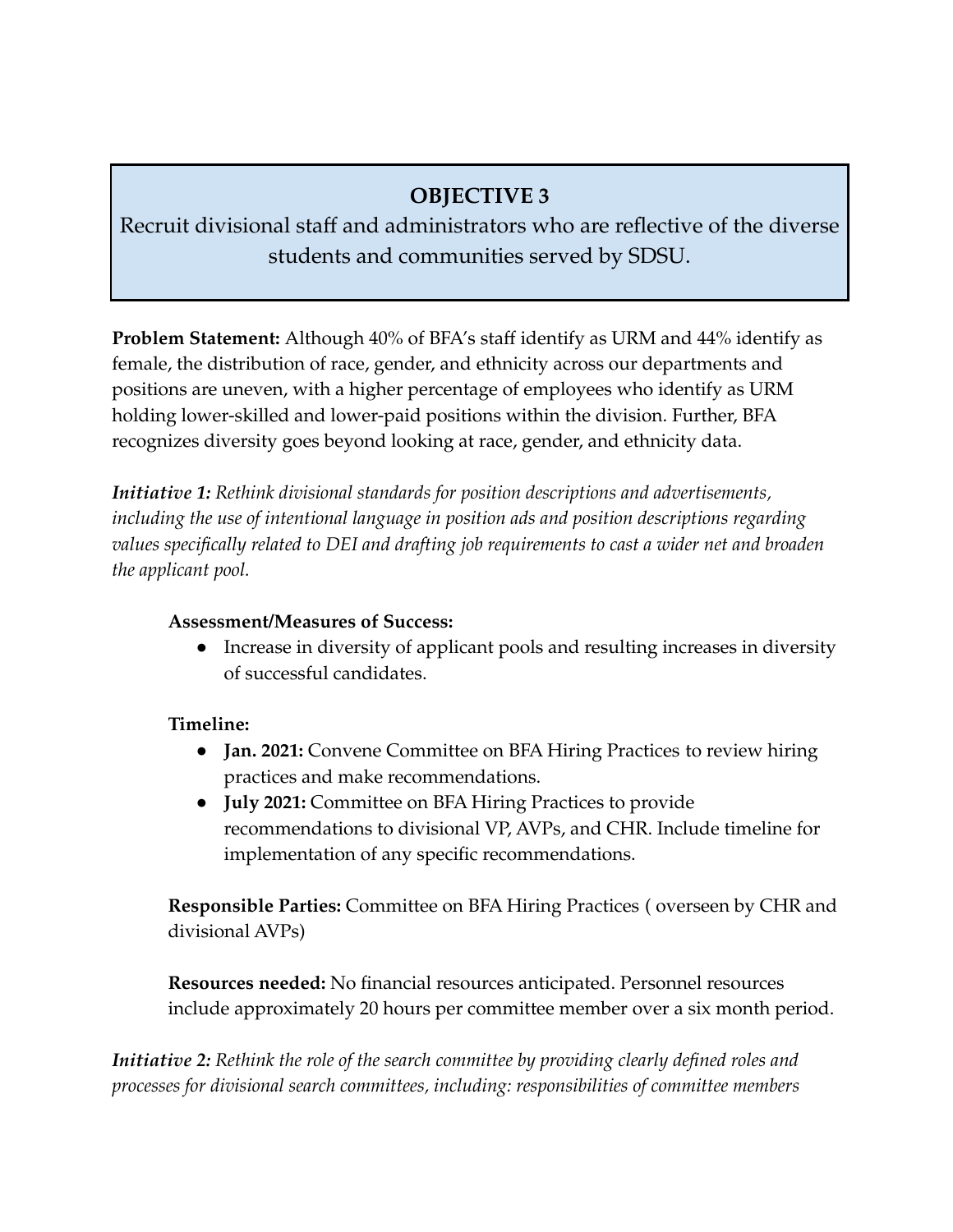*playing an active role in soliciting diverse applicant pools, providing a required search 101 training for search committee members, and utilizing inclusion representatives for BFA searches when available.*

# **Assessment/Measures of Success:**

• Creation of search committee handbook and training with all members completing review and training prior to start of the search process.

# **Timeline:**

- **Jan. 2021:** Convene Committee on BFA Hiring Practices to review hiring practices and make recommendations.
- **July 2021:** Committee on BFA Hiring Practices to provide recommendations to divisional VP, AVPs, and CHR. Include timeline for implementation of any specific recommendations.

**Responsible Parties:** Committee on BFA Hiring Practices (overseen by CHRs and divisional AVPs)

**Resources needed:** No financial resources anticipated. Personnel resources include approximately 20 hours per committee member over a six month period.

*Initiative 3: Creating pathways for student employees to become full-time university employees after degree completion.*

### **Assessment/Measures of Success:**

- Creation of student internship program.
- Increase in number of student assistants applying for full-time SDSU positions.
- Increase in number of student assistants hired into full-time SDSU positions.

### **Timeline:**

- **Jan. 2022:** Re-convene Committee on BFA Hiring Practices to look specifically at student employment and make recommendations.
- **Jan. 2023:** Committee on BFA Hiring Practices to provide recommendations to VP, AVPs, and CHR. Include timeline for implementation of any specific recommendations.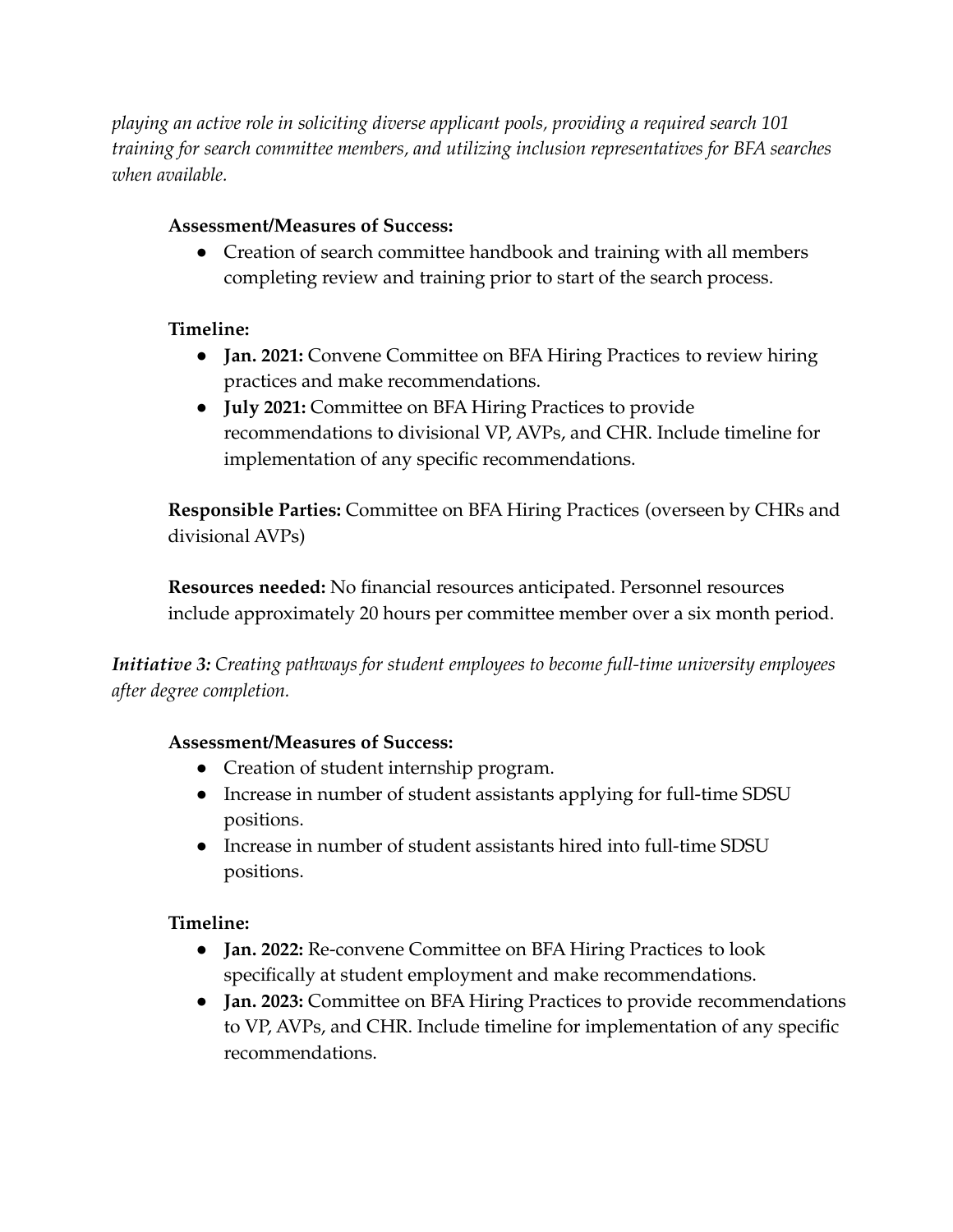**Responsible Parties:** Committee on BFA Hiring Practices (overseen by CHR and divisional AVPs).

**Resources needed:** No financial resources anticipated. Personnel resources include approximately 30 hours per committee member over a 12 month period.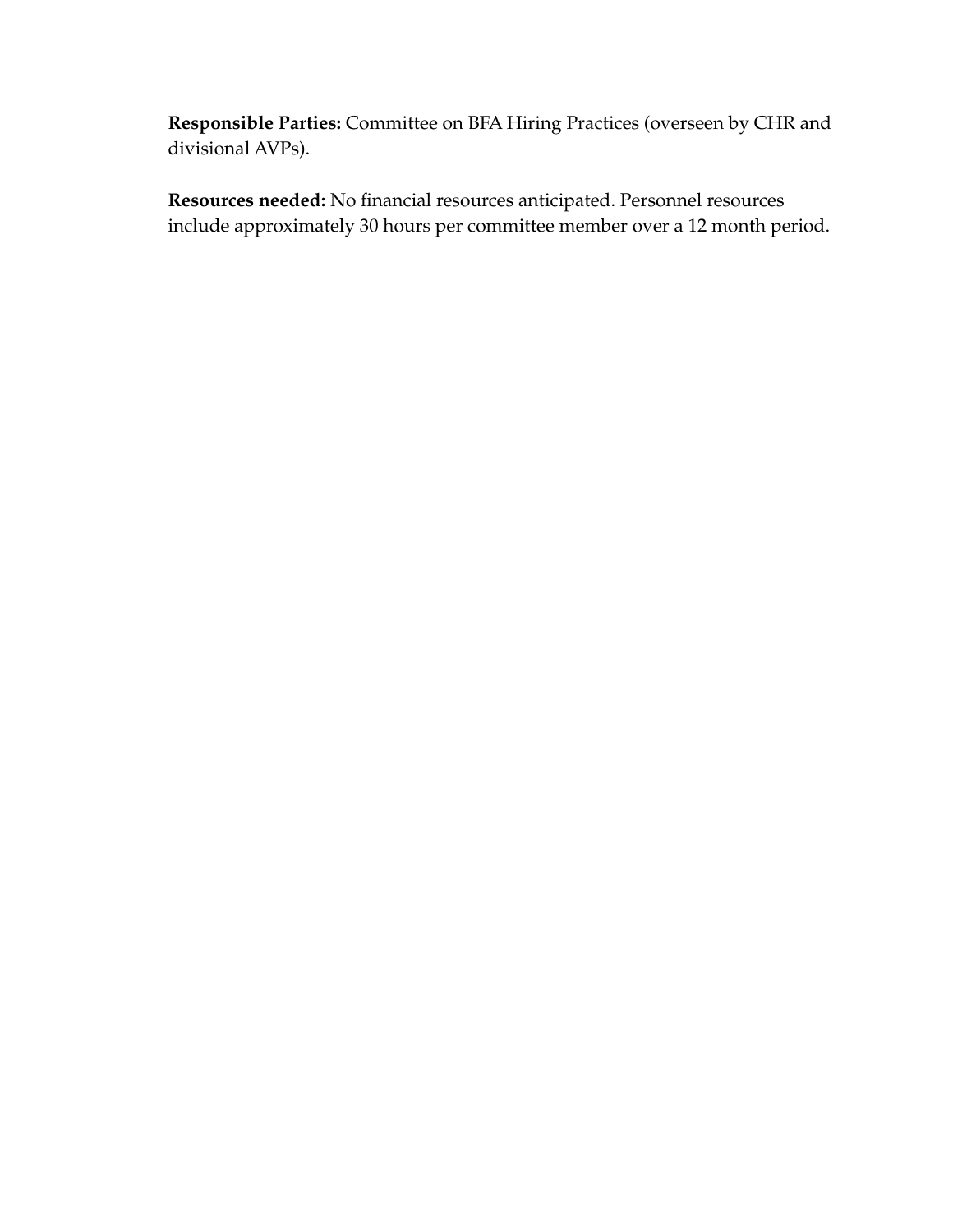# **OBJECTIVE 4**

# Cultivate relationships with the local community that advance the well-being of diverse individuals and communities.

**Problem Statement:** In addition to being a part of a larger SDSU community, BFA is also part of the larger city, county, and state-wide communities. Without intentional efforts, we can become insular and disconnected from these larger contexts. By engaging these communities, we can both contribute to and benefit from creating a community that supports our staff members and their families.

*Initiative 1: Engage and encourage minority- and women-owned businesses to partner with the university by hosting workshops to provide information and guidance on the university procurement process and develop evaluation criteria, consistent with state and California State University (CSU) policies, to ensure fairness and equity in university procurement processes.*

#### **Assessment/Measures of Success:**

- Host at least one workshop per year.
- Review and revise evaluation criteria by December 31, 2022 to ensure fairness and equity in university procurement processes

### **Timeline:**

**● Jan. 2022:** Create workshop and marketing plan to encourage participation with scheduled date for calendar year 2022 and revise evaluation criteria.

**Responsible Parties:** AVP of Financial Operations and, Contract and Procurement Management

**Resources needed:** Limited financial resources required. Personnel resources of approximately 40 hours to develop the workshop and to revise evaluation criteria, 20 administrative hours per event for logistical support, registration, marketing, and assessment.

*Initiative 2: Providing divisional and departmental volunteer opportunities (e.g., a department can volunteer as a team for a shift at the San Diego Food Bank).*

**Assessment/Measures of Success:**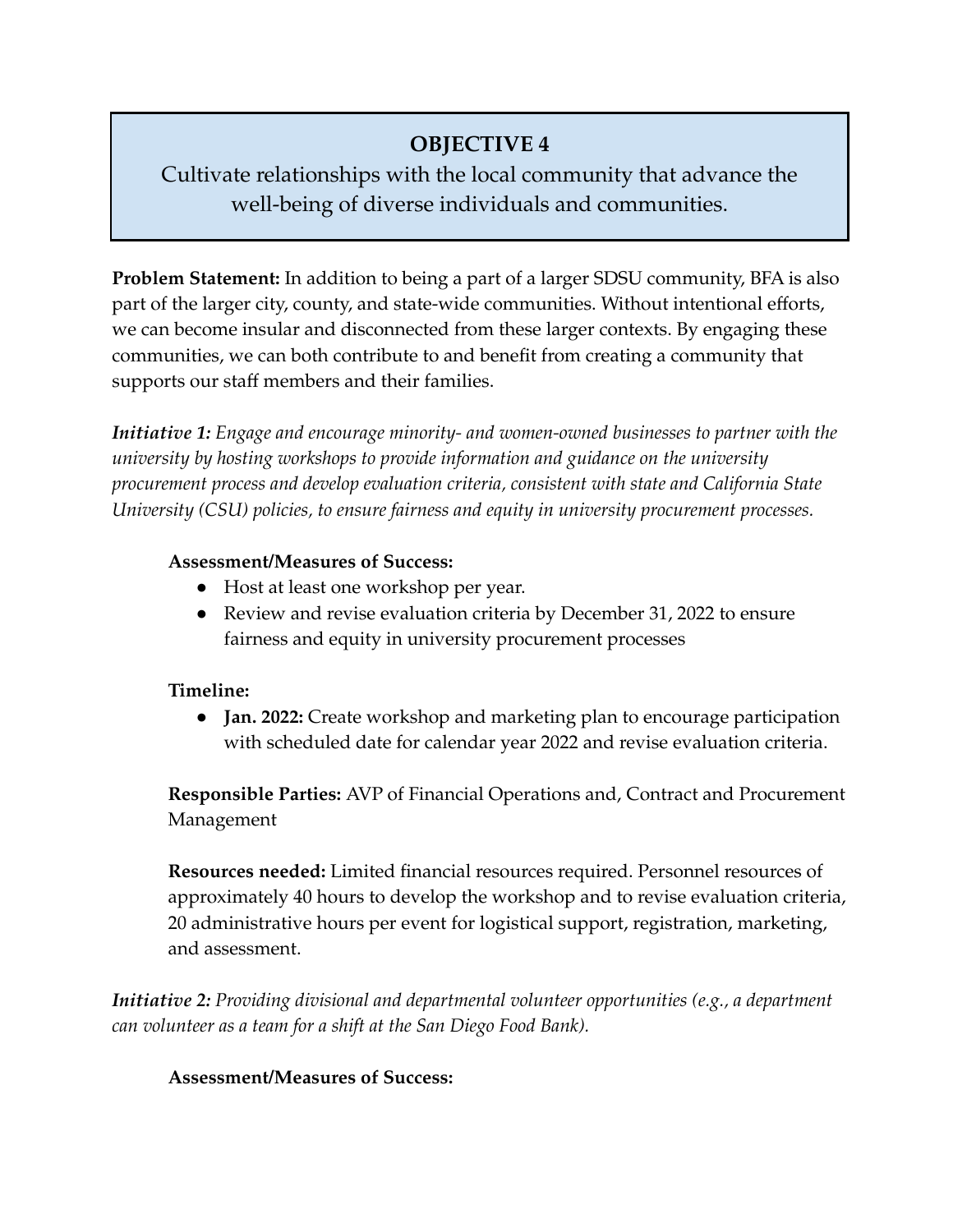- The level of departmental participation in a program, as well as the percentage of departmental employees who participate, will provide a metric for interest and success in a given program.
- Participants will be surveyed to determine the value of the activity.

# **Timeline:**

- **● Jan. 2022:** Creation of divisional program (including the identification of group volunteer opportunities with local non-profits) for in-service days allowing departments to volunteer as a team during standard work hours.
- **● Jan. 2023:** At least five departments participate in program.
- **● Jan. 2024:** At least 10 departments participate in program.

**Responsible Parties:** BFA Community Engagement Committee

**Resources needed:** Financial resources of approximately \$1,500 per year to purchase T-shirts for participants to wear during volunteer service. Personnel resources of approximately eight administrative hours to approve programs, market opportunities, and liaise with volunteer partner and approximately eight hours of work time per participant ( volunteer activities will take place during standard work hours).

*Initiative 3: Providing opportunities for divisional staff to participate as a team in community events (e.g., BFA team for the MS Walk).*

### **Assessment/Measures of Success:**

● Division will track participation and participants will be surveyed post-event to determine the value of the activity.

### **Timeline:**

- **● Jan. 2022:** Based on interest, identify between two and four community events to participate in. Create team leader guide for community events and create infrastructure for registering participants and providing day-of support. In 2022, launch pilot program with two events (one in spring and one in fall).
- **● Jan. 2023:** Review program and determine whether to expand to more than two events per year.

**Responsible Parties:** BFA Community Engagement Committee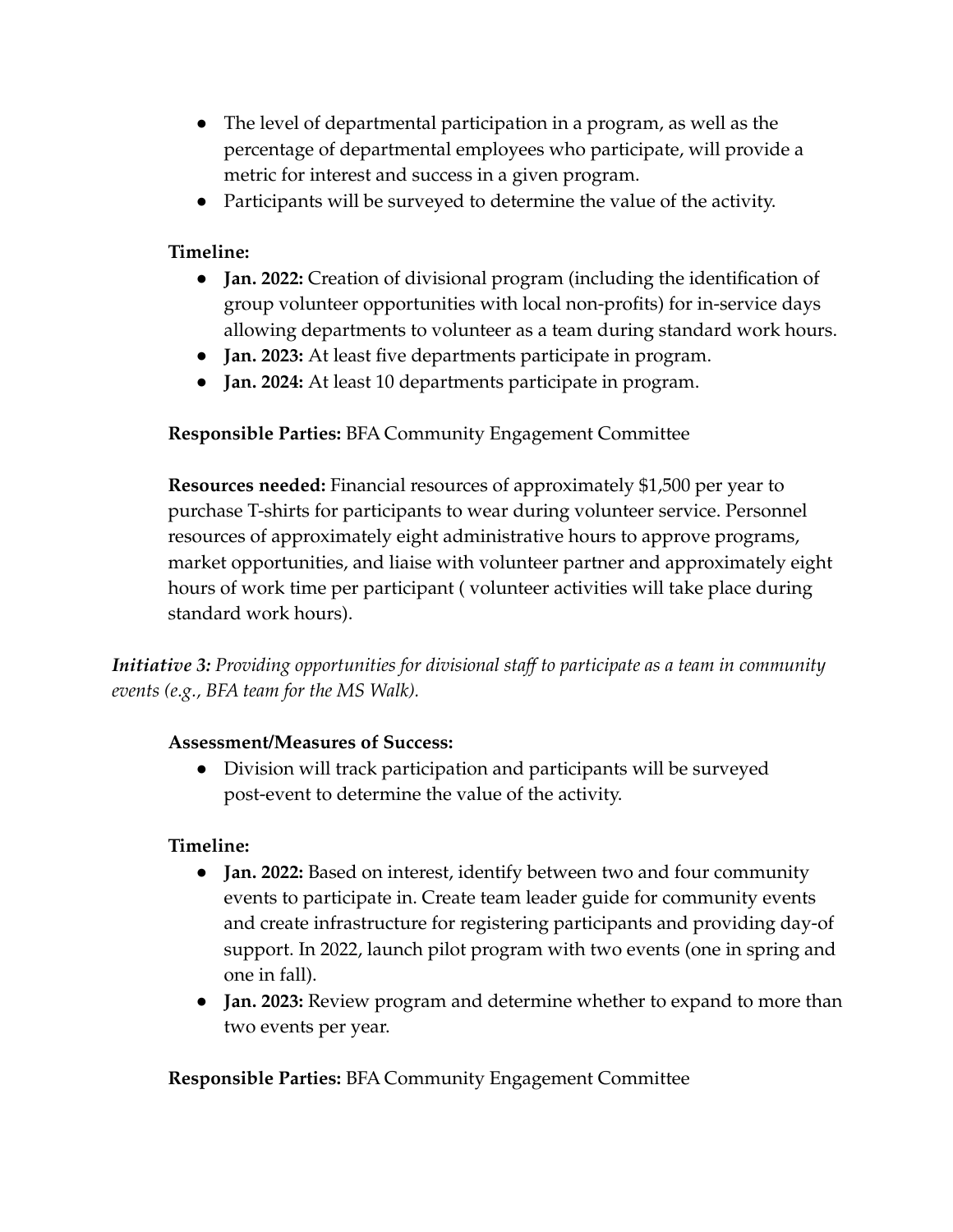**Resources needed:** Financial resources of approximately \$2,500 per year to cover T-shirts for divisional team participants, registration fee for team leaders, and BFA tent and signage for hosting day-of activities. Personnel resources of approximately 30 hours per event to handle research of event, solicitation of and training for team leaders, marketing of event, and logistical support for team leader.

*Initiative 4: Providing opportunities for divisional staff to share information about their current involvement in the local community (e.g., spotlighting a divisional staff member in our weekly newsletter and providing information about their leadership efforts in the local community).*

**Assessment/Measures of Success:** Publish at least two articles per year highlighting staff community engagement.

## **Timeline:**

- **● July 2021:** Reach out to divisional staff to obtain information about individual involvement in local community, non-profits, and/or volunteer activities.
- **● July 2022:** Throughout FY 2021/22, feature at least three divisional staff members in the BFA Weekly Email Update (divisional newsletter) highlighting their community involvement.

**Responsible Parties:** BFA communications specialist and BFA Community Engagement Committee.

**Resources needed:** No financial resources needed. Personnel resources of approximately five hours per story to identify individuals to spotlight, speak with individuals regarding community involvement, and draf of story.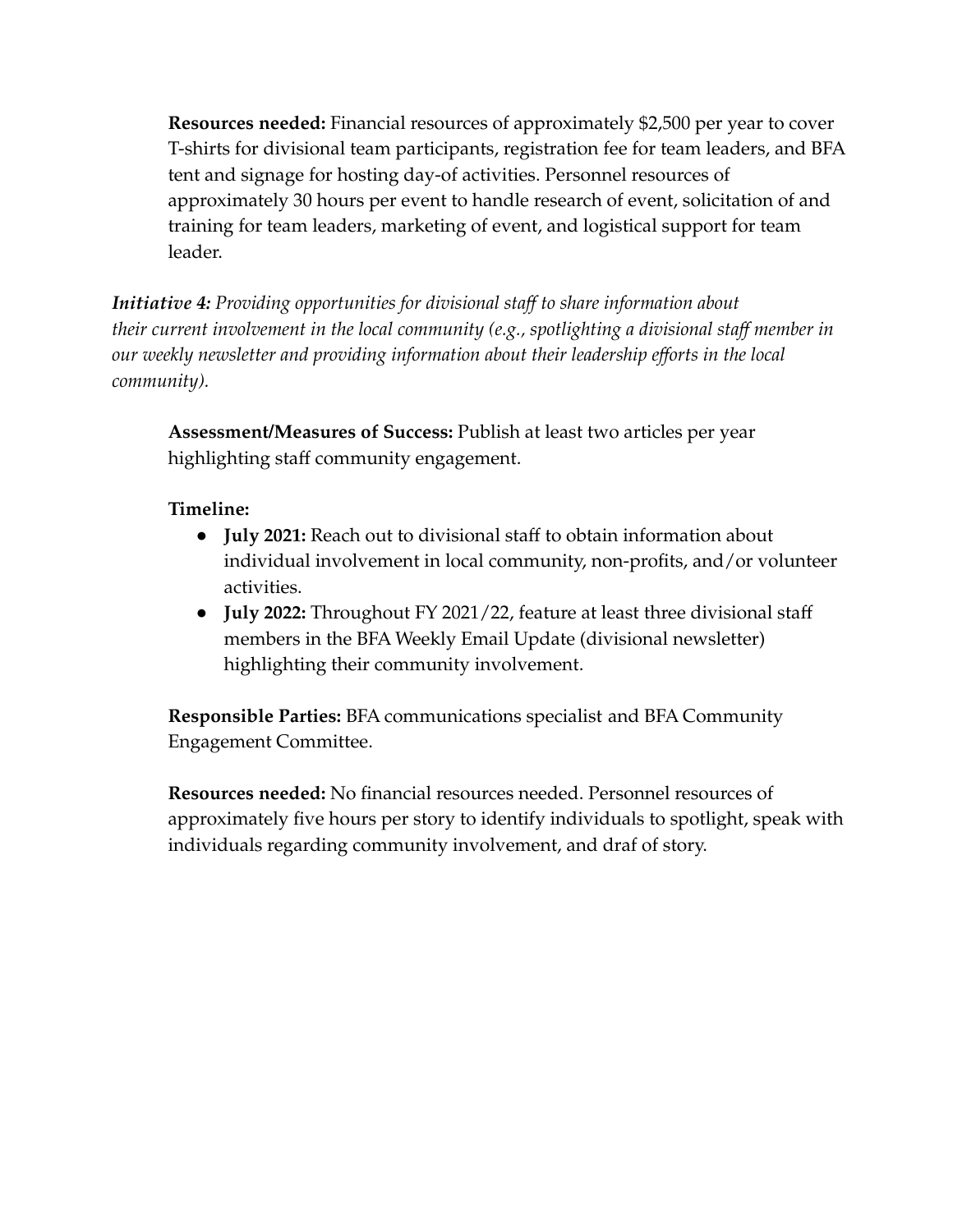**Objectives Addendum**

# **S.M.A.R.T. Objectives**

# **OBJECTIVE 1**

Foster an environment of inclusion for all BFA divisional staff where different experiences and perspectives are valued.

- **S:** Foster an environment of positive reinforcement and accountability by creating programs to allow for constructive interactive environments.
- **M:** Conduct a divisional climate survey mirroring the 2019 DDI survey to compare data.
- **A:** Creating time and opportunity to have meaningful interactions will ensure that this goal is attainable.
- **R:** This goal will allow for BFA to build a healthy workplace culture.
- **T: July 2021:**
	- Develop and communicate BFA's shared values statement to divisional staff and administrators.
	- Build infrastructure for programming, including training of conversation circle leaders, book club facilitator guide, and creation of committee to oversee programs.

### **Jan. 2022:**

- 90% of divisional staff and administrators complete unconscious bias training and 50% of divisional staff and administrators complete at least one DEI training annually.
- Host a minimum of three conversation circle events annually, book club to meet at least six times annually with an average participation rate of 20 staff and administrators, 25% of BFA staff and administrators participate in ERGs, and host a minimum of two intentional relationship building activities/events annually.

**July 2022:**

● Begin to evaluate managers during annual evaluations of their work. educating and reinforcing the shared values statement with departmental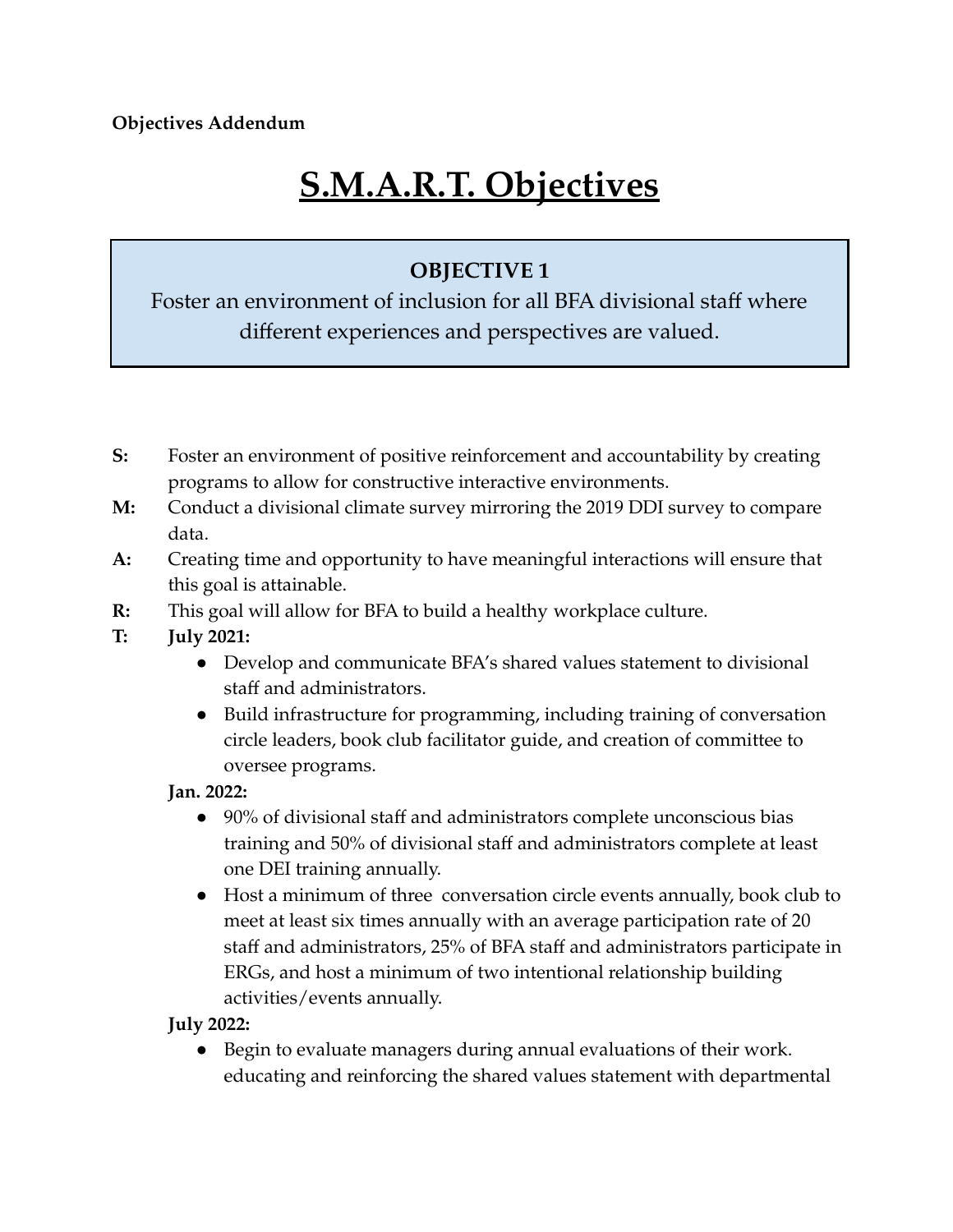staff, as well as evaluating them on how their actions and conduct align with these values.

# **Jan. 2023:**

● 75% of divisional staff and administrators participate in at least one DEI training program annually.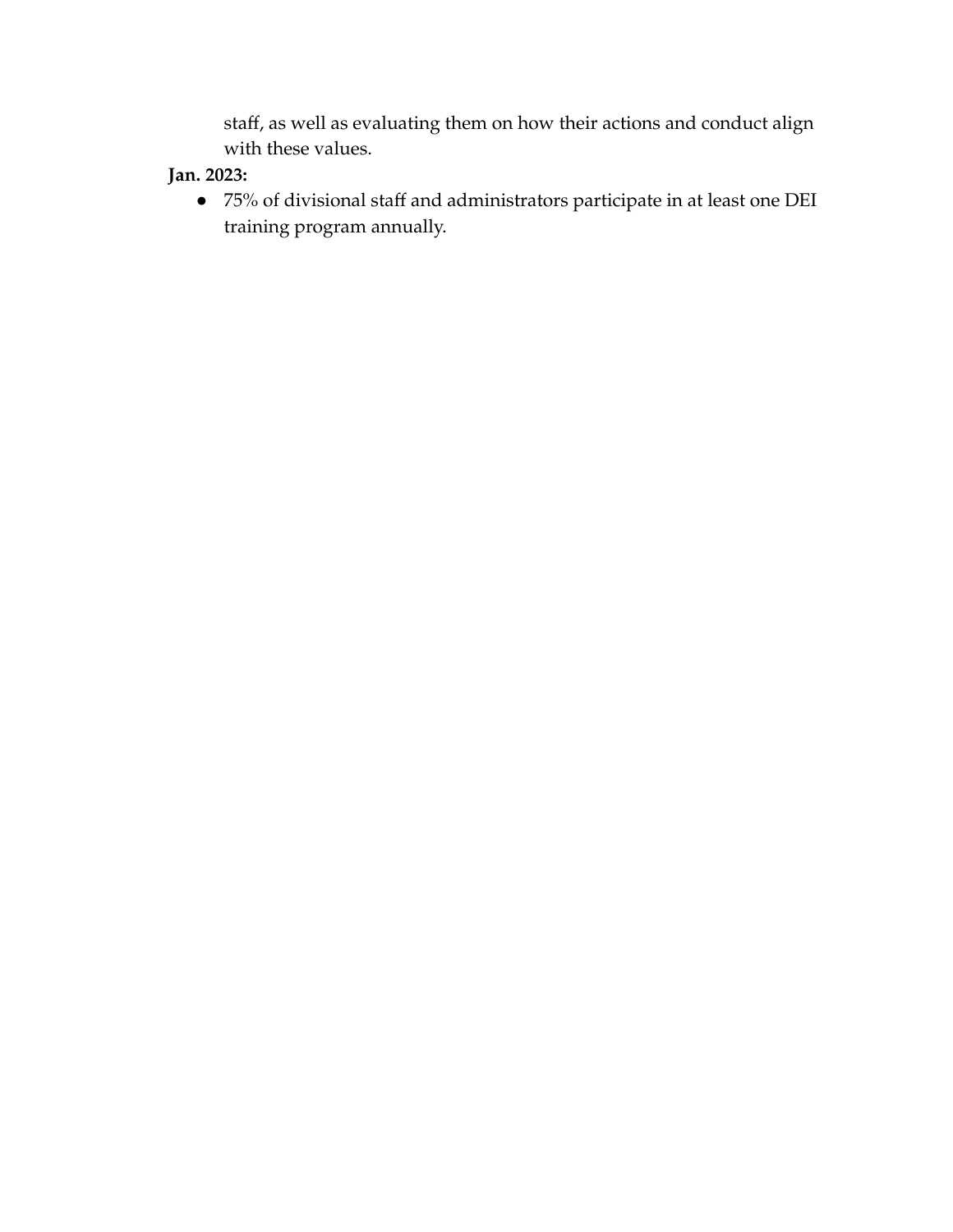**Objectives Addendum Cont.**

# **OBJECTIVE 2**

Enhance the career pathways of BFA staff to create a diverse and inclusive division.

- **S:** Create a divisional professional development pathway.
- **M:** Conduct a divisional survey to solicit feedback specific to the climate regarding career pathways.
- **A:** As long as the economy and resources allow, this is achievable.
- **R:** If successful, this will allow promotional opportunities from within.
- **T: Jan. 2022:**
	- Creation of management training program and mentoring program.
	- Creation of comprehensive program with programs rolling out in calendar year 2022.

### **Jan. 2023:**

- 50% of divisional managers complete training program and pilot mentoring program with five mentor/mentee pairings.
- Complete assessment of current program and make recommendations for any changes.

**Jan. 2024:** 75% of divisional managers complete program and increase mentoring program to 10 mentor/mentee pairings.

**Jan. 2025:** 100% of divisional managers complete program within six months of their hire/promotion into management position. Continued growth of and participation in divisional mentoring program.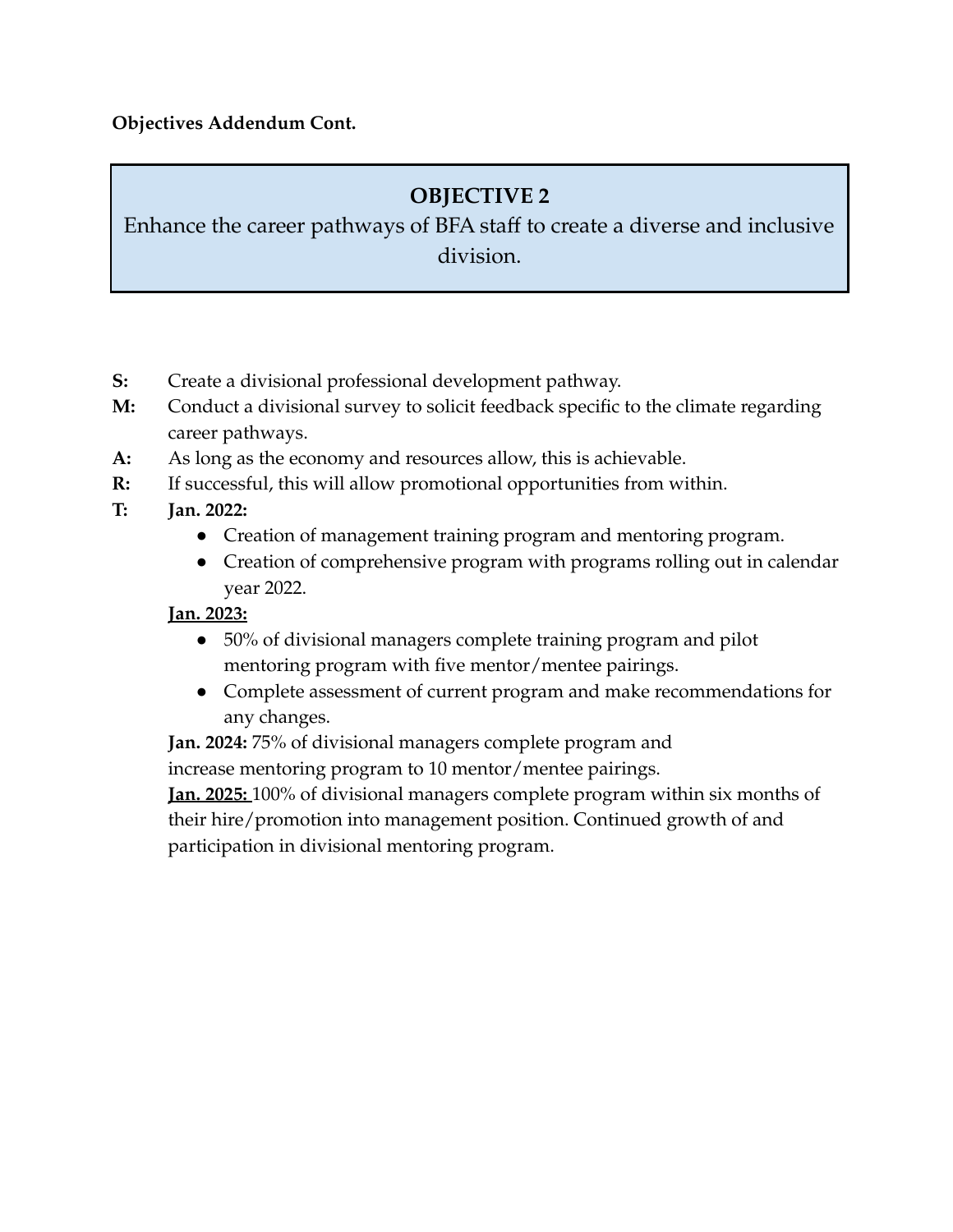**Objectives Addendum Cont.**

# **OBJECTIVE 3**

Recruit divisional staff and administrators who are reflective of the diverse students and communities served by SDSU.

- **S:** Sustain our current divisional staff identity while creating pathways for professional growth.
- **M:** Progress will be measured through monthly reporting related to the specific initiatives.
- **A:** The implementation of the initiatives geared at counteracting barriers to entry with regard to identity.
- **R:** The positive occupational change in staff and administrators when compared to the original data.
- **T: Jan. 2021:**
	- Convene committee on BFA Hiring Practices to review hiring practices and make recommendations.

**July 2021**:

● Committee on BFA Hiring Practices to provide recommendations to VP, AVPs and CHR. Include timeline for implementation of any specific recommendations.

**Jan. 2022:**

● Re-convene Committee on BFA Hiring Practices to look specifically at student employment and make recommendations.

**Jan. 2023:**

• Committee on BFA Hiring Practices to provide recommendations to VP, AVPs and CHR. Include timeline for implementation of any specific recommendations.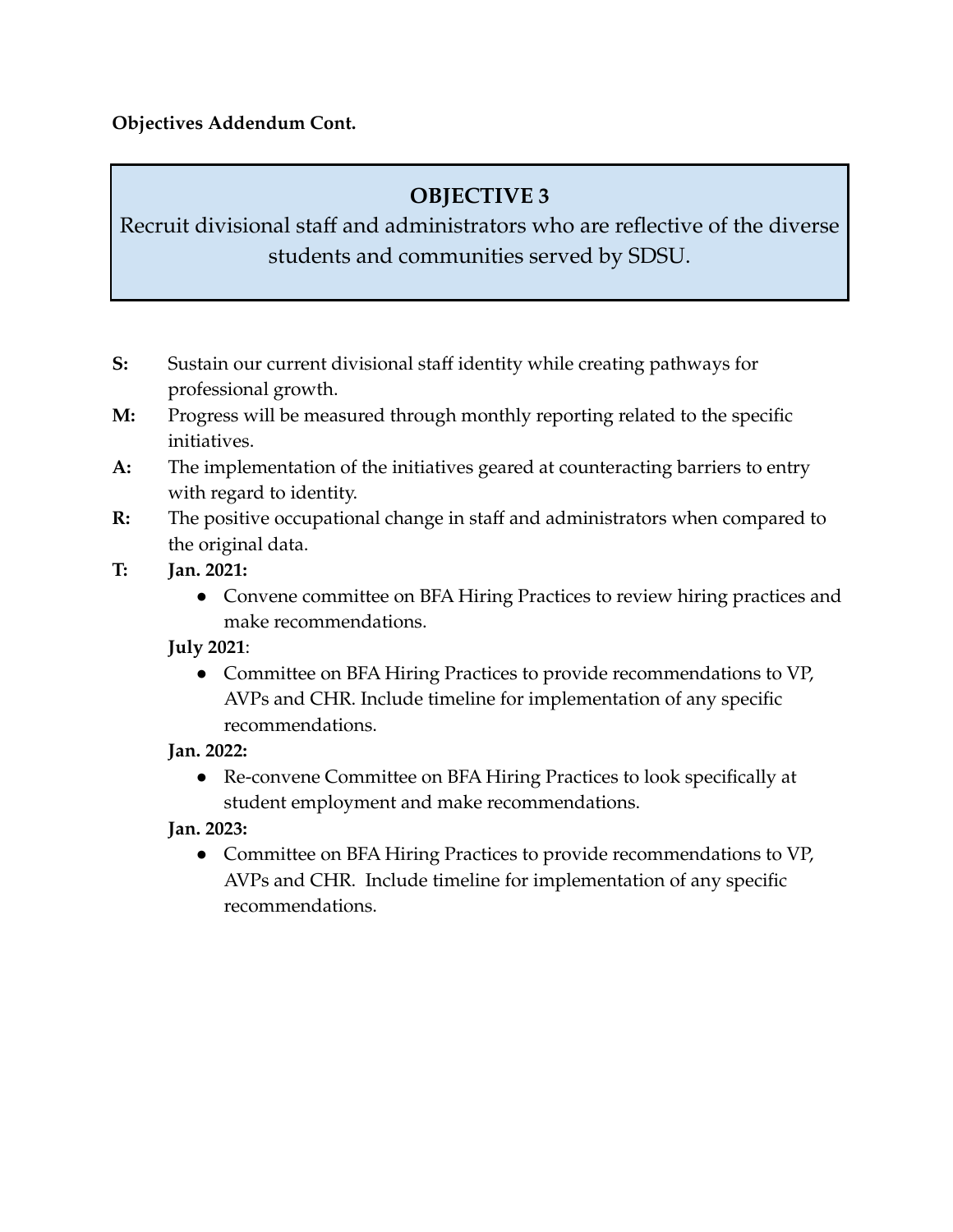**Objectives Addendum Cont.**

# **OBJECTIVE 4**

Cultivate relationships with the local community that advance the well-being of diverse individuals and communities.

- **S:** Identify community engagement opportunities per fiscal year that directly support the vision and mission of the division.
- **M:** We will measure our goal by tracking each engagement opportunity.
- **A:** The engagement opportunities will largely be performed during work hours, making it possible for the majority BFA employees to attend.
- **R:** Community engagement will allow for a positive impact on the community while building camaraderie within the division.
- **T: July 2021:**

● Reach out to divisional staff to obtain information about individual involvement in local community, non-profits, and/or volunteer activities. **Jan. 2022:**

- Create workshop and marketing plan to encourage participation with scheduled date for calendar year 2022 and revise evaluation criteria.
- Creation of divisional program (including the identification of group volunteer opportunities with local non-profits) for in-service days allowing departments to volunteer as a team during standard work hours.
- Based on interest, identify between two and four community events to participate in. Create team leader guide for community events and create infrastructure for registering participants and providing day-of support. In 2022, launch pilot program with two events (one in spring and one in fall).

**July 2022:**

• Throughout FY 2021/22, feature at least three divisional staff members in the BFA Weekly Email Update (divisional newsletter) highlighting their community involvement.

# **December 2022:**

● Engage and encourage minority- and women-owned businesses to partner with the university by hosting at least one workshop per year to provide information and guidance on the university procurement process and develop evaluation criteria, consistent with state and California State